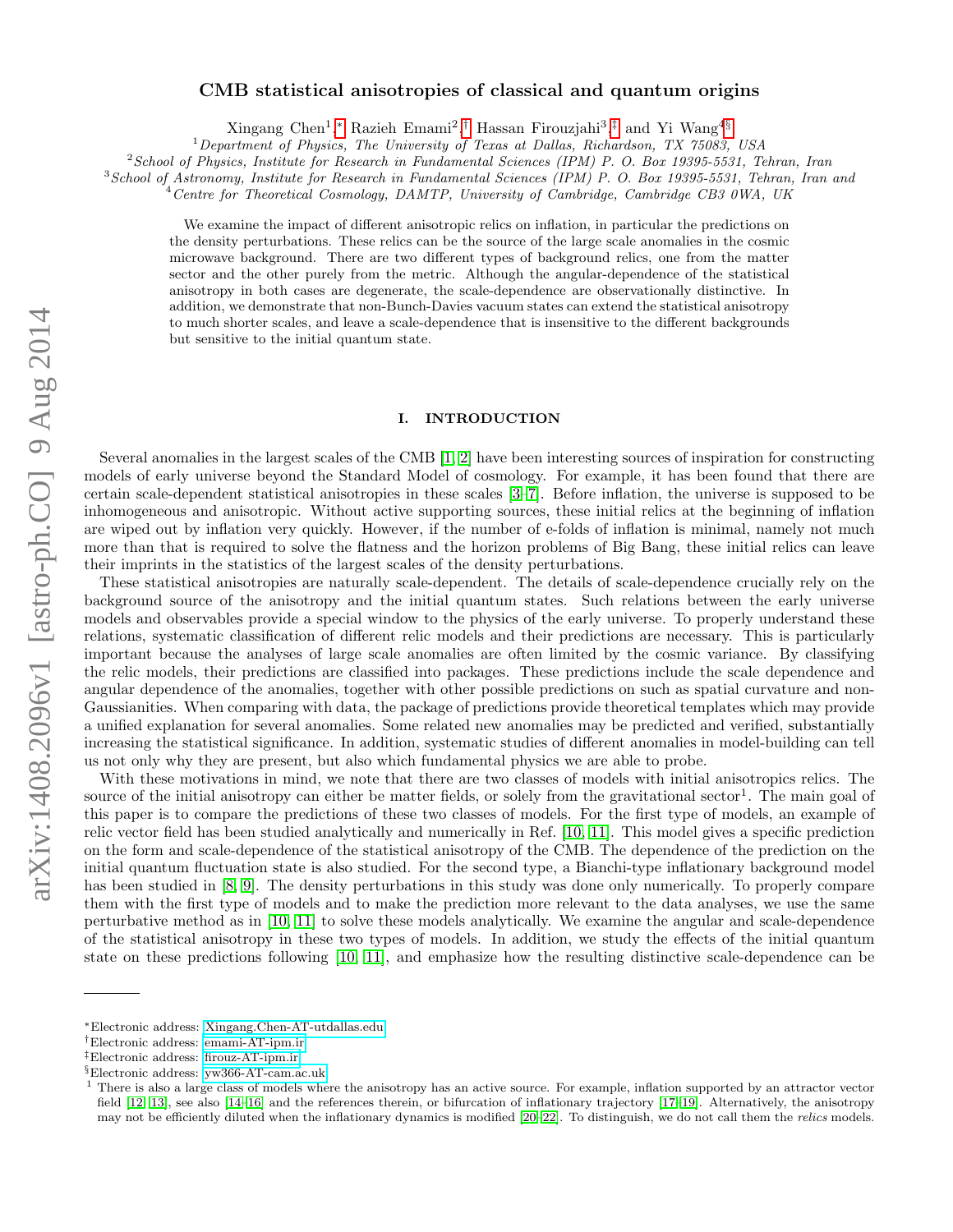used as a probe of non-Bunch-Davies (non-BD) vacuum. For earlier works considering anisotropies generated from initial anisotropies in metric with non-BD vacuum see [\[23](#page-14-16)[–25\]](#page-14-17). The imprint of non-BD initial condition in models of anisotropic inflation [\[12\]](#page-14-8) was also studied in [\[26\]](#page-14-18).

#### II. BACKGROUND EVOLUTION

We start with the minimal model of inflation based on a scalar field minimally coupled to gravity

$$
S = \int d^4x \sqrt{-g} \left[ \frac{M_P^2}{2} R - \frac{1}{2} \partial_\mu \phi \, \partial^\mu \phi - V(\phi) \right] \,, \tag{1}
$$

in which  $M_P$  is the reduced Planck mass.

Before inflation reaches its attractor isotropic FRW phase, the expansion rates along different spatial directions may be different. The difference can be modeled by the type I Bianchi Universe, with the metric

<span id="page-1-0"></span>
$$
ds^{2} = -dt^{2} + a^{2}dx^{2} + b^{2}(dy^{2} + dz^{2}).
$$
\n(2)

Note that to simplify the analysis, we have assumed that there is a remnant two-dimensional symmetry in  $y - z$  plane. Later on we consider the most general case in which all three directions are anisotropic.

Considering the following ansatz for the scale factors a and b,  $a \equiv e^{\alpha(t)}$  and  $b \equiv e^{\alpha(t)+3\sigma(t)}$ , the metric [\(2\)](#page-1-0) becomes

<span id="page-1-3"></span>
$$
ds^{2} = -dt^{2} + e^{2\alpha(t)} \left( dx^{2} + e^{6\sigma(t)} (dy^{2} + dz^{2}) \right).
$$
 (3)

With the metric in this form, the background field equations are

$$
\ddot{\phi} + 3(\dot{\alpha} + 2\dot{\sigma})\dot{\phi} + V_{\phi} = 0 \tag{4}
$$

<span id="page-1-2"></span>
$$
3M_P^2\left(\dot{\alpha}^2 + 4\dot{\alpha}\dot{\sigma} + 3\dot{\sigma}^2\right) = \frac{1}{2}\dot{\phi}^2 + V(\phi)
$$
\n<sup>(5)</sup>

$$
M_P^2(\ddot{\alpha} + 3\dot{\alpha}(\dot{\alpha} + 2\dot{\sigma})) = V(\phi) \tag{6}
$$

$$
\ddot{\sigma} + 3\dot{\sigma} \left( \dot{\alpha} + 2\dot{\sigma} \right) = 0, \tag{7}
$$

in which a dot indicates derivative with respect to t.

One can integrate the above equations and to leading order in slow-roll expansion obtain (the details can be found in appendix [A](#page-11-0) )

$$
a \simeq H_0^{-1} \left( -\eta \right)^{-1} \tag{8}
$$

<span id="page-1-1"></span>
$$
b \simeq H_0^{-1} \left( -\eta \right)^{-1} \left( 1 + \left( \frac{\dot{\sigma}_0}{H_0} \right) \left( \mathcal{H}_0 \eta \right)^3 \right) , \qquad (9)
$$

in which the subscript 0 represents the values of the corresponding quantities at the start of inflation  $\eta = \eta_0$ ,  $H = \dot{\alpha}$ is the leading order Hubble expansion rate and  $\mathcal{H} \equiv aH$ .

## III. PERTURBATIONS

Here we study perturbations in this model. The perturbation in this model is solved numerically in [\[8\]](#page-14-6). However, in order to compare the results with a different model presented in [\[10,](#page-14-4) [11\]](#page-14-5), here we solve the model analytically as in [\[10,](#page-14-4) [11\]](#page-14-5). In principle one should take into account the perturbations in both of the matter and metric sectors. This can be achieved by integrating out the non-dynamical degrees of freedom. We leave the details of this analysis to appendix [B.](#page-11-1) However, due to the slow-roll approximation, it turns out that the additional terms from integrating out the metric degrees of freedom are sub-leading compared to the typical terms coming from the matter sector and in order to read off the leading corrections we can neglect them all together [\[27\]](#page-14-19).

Neglecting the metric perturbations, the second order action for  $\delta\phi$  is then well approximated by (see Appendix [B 2](#page-12-0) for the total form of the quadratic action)

$$
L_{\phi\phi} \simeq \frac{b^2}{2} \mid \delta\phi_k' \mid^2 - \left[\frac{b^2}{2}k_x^2 + \frac{a^2}{2}(k_y^2 + k_z^2)\right] \mid \delta\phi_k \mid^2 - \frac{a^2b^2}{2}V_{,\phi\phi} \mid \delta\phi_k \mid^2 , \tag{10}
$$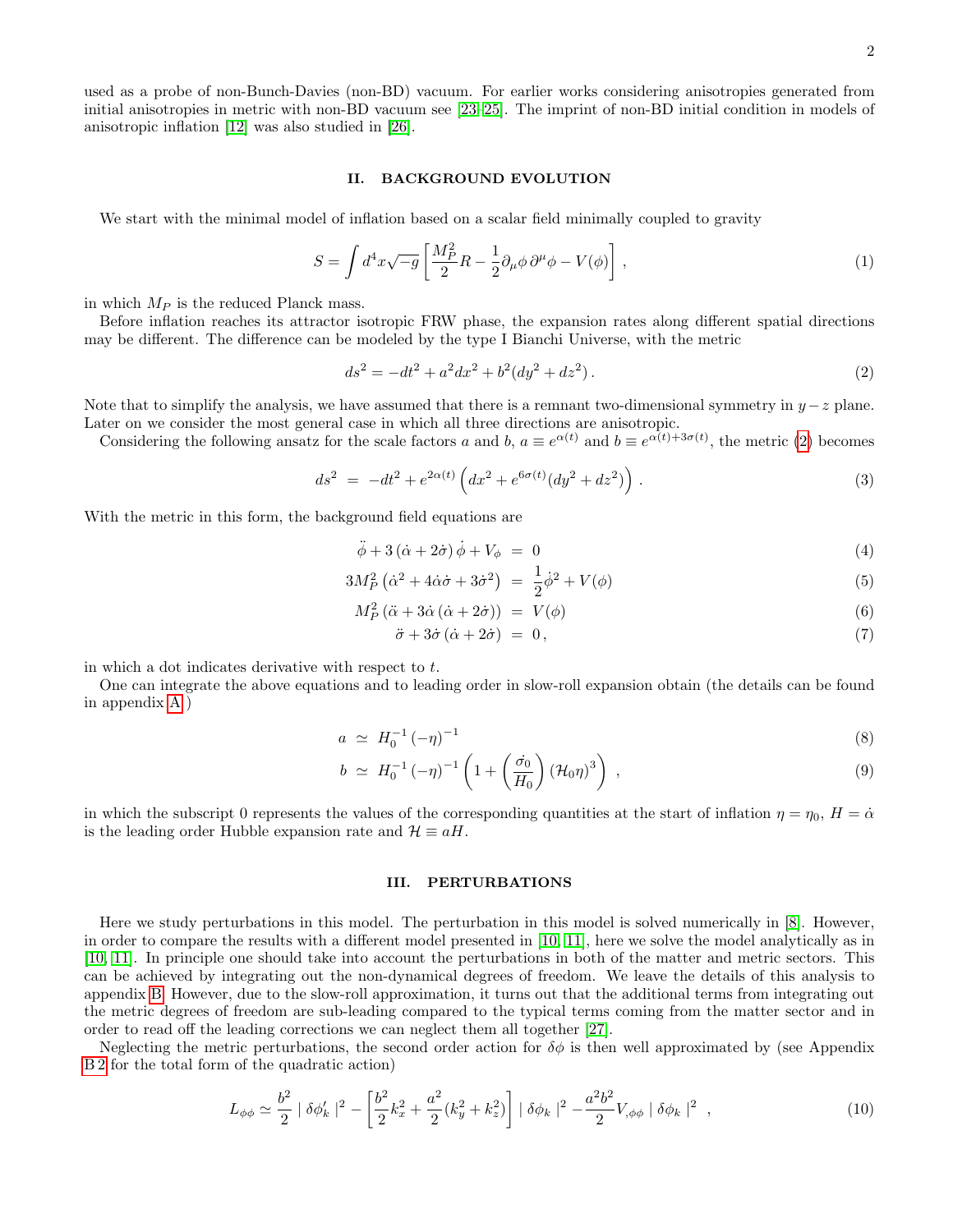where the last term is also slow-roll suppressed and can be neglected. Throughout the paper we use the prime to indicate the derivative with respect to the conformal time defined in terms of the scale factor  $a(t)$ ,  $d\eta = dt/a(t)$ . The equation of motion for  $\delta\phi$  in Fourier space is

<span id="page-2-0"></span>
$$
\delta \phi_k'' + 2 \frac{b'}{b} \delta \phi_k' + \left( k_x^2 + \frac{a^2}{b^2} \left( k_y^2 + k_z^2 \right) \right) \delta \phi_k = 0 \,. \tag{11}
$$

We can expand  $\delta\phi$  in terms of the usual creation and annihilation operators as

<span id="page-2-3"></span>
$$
\delta\phi = \int \frac{d^3k}{(2\pi)^3} \left[ u_k a_{\mathbf{k}} + u_k^* a_{-\mathbf{k}}^\dagger \right] e^{i\mathbf{k} \cdot \mathbf{x}} \equiv \int \frac{d^3k}{(2\pi)^3} \delta\phi_{\mathbf{k}} e^{i\mathbf{k} \cdot \mathbf{x}} \,. \tag{12}
$$

By using Eqs. [\(8-9\)](#page-1-1) and the above expansion, the perturbed scalar field equation [\(11\)](#page-2-0) is written as

<span id="page-2-1"></span>
$$
u_k'' - \frac{2}{\eta} \left( 1 - 3 \left( \frac{\dot{\sigma_0}}{H_0} \right) \left( \mathcal{H}_0 \eta \right)^3 \right) u_k' + \left( k_x^2 + \left( 1 - 2 \left( \frac{\dot{\sigma_0}}{H_0} \right) \left( \mathcal{H}_0 \eta \right)^3 \right) \left( k_y^2 + k_z^2 \right) \right) u_k = 0 \tag{13}
$$

In this paper we are interested in small anisotropies so we can solve the above equation perturbatively. Since the effect of Bianchi anisotropy has been parameterized by  $\frac{\sigma'_0}{\mathcal{H}_0}(\mathcal{H}_0\eta)^3$ , we would expect that all modes, either near the horizon or well inside the horizon, are affected by the anisotropy of this order. However, as shown in [\[10\]](#page-14-4), in order to see this explicitly a proper change of variables in [\(13\)](#page-2-1) is necessary. In the following, first we solve equation [\(13\)](#page-2-1) using the original variable  $u_k$ . As we will see, the expansion breaks down for modes deep inside the horizon. We improve our expansion scheme by changing to a new variable and present an expansion which is suitable for both near horizon and UV modes.

#### A. Near Horizon expansion

Now we would like to solve the equation of motion for perturbations. Following [\[10,](#page-14-4) [11\]](#page-14-5), we can expand  $u_k$  as

<span id="page-2-4"></span>
$$
u_k = \mathcal{C}_+ u_{k(0)} + u_{k(1)} \tag{14}
$$

in which the zeroth order isotropic wave function is given by

$$
u_{k(0)} = \frac{H_0}{\sqrt{2k^3}} \left( 1 + ik\eta \right) e^{-ik\eta} \tag{15}
$$

One can interpret  $C_+$  as the correction in wave function normalization and  $u_{k(1)}$  as the corrections in the profile of wave function in the presence of anisotropy.

The next order  $u_{k(1)}$  can be solved perturbatively from the following equation,

$$
u''_{k(1)} - \frac{2}{\eta} u'_{k(1)} + k^2 u_{k(1)} = -\frac{6}{\eta} \left(\frac{\dot{\sigma_0}}{H_0}\right) (\mathcal{H}_0 \eta)^3 u'_{k(0)} + 2 \left(\frac{\dot{\sigma_0}}{H_0}\right) (\mathcal{H}_0 \eta)^3 \left(k_y^2 + k_z^2\right) u_{k(0)} \,. \tag{16}
$$

Using the ansatz

$$
u_{k(1)} = \frac{\dot{\sigma_0}}{\sqrt{2k^3}} \mathcal{H}_0^3 \sum_{n=3}^5 \alpha_n \eta^n e^{-ik\eta}
$$
 (17)

we get

$$
\alpha_3 = -\frac{1}{4k^2} \left( 4k_x^2 + k_y^2 + k_z^2 \right) \tag{18}
$$

<span id="page-2-2"></span>
$$
\alpha_4 = -\frac{i}{4k} \left( 4k_x^2 + k_y^2 + k_z^2 \right) \tag{19}
$$

$$
\alpha_5 = -\frac{1}{4} \left( k_y^2 + k_z^2 \right) \tag{20}
$$

We see that for  $k\eta > \left(\frac{\sigma_0}{H_0}\right)^{-1} (\mathcal{H}_0 \eta)^{-3}$  the above expansion breaks down, as we discussed. We will come back to this point soon.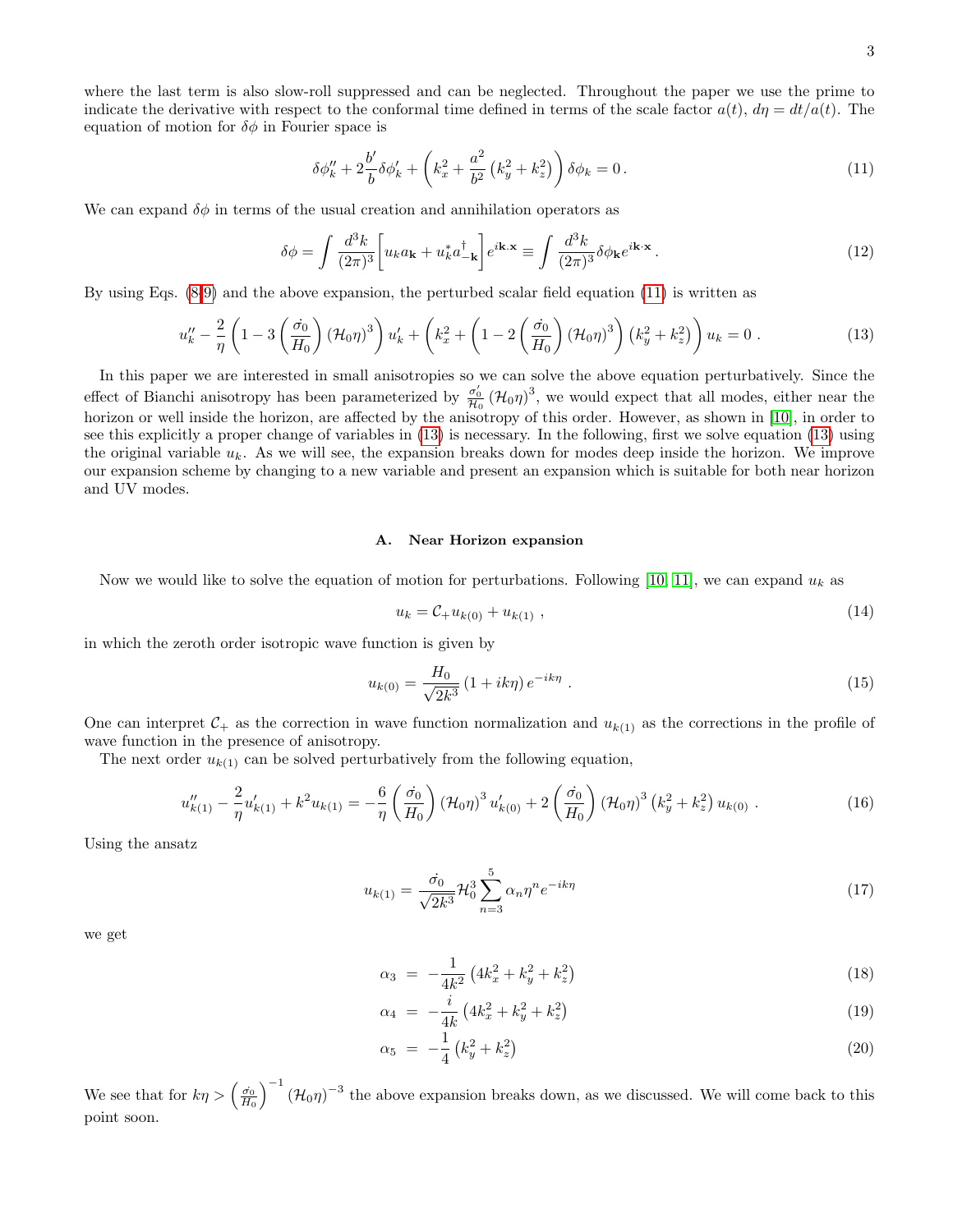We determine  $C_+$  by using the following normalization condition

$$
[\delta\phi_{\mathbf{q}}, \delta\pi_{\mathbf{p}}] = i(2\pi)^3 \delta^3(\mathbf{p} + \mathbf{q}), \qquad (21)
$$

where  $\delta\pi_p$  is the momentum conjugate associate with  $\delta\phi_p$ ,  $\delta\pi_p = b^2\delta\phi'_p$ . The above condition leads to the following equation

$$
\frac{1}{H_0^2 \eta^2} \left(1 + 2\left(\frac{\dot{\sigma}_0}{H_0}\right) \left(\mathcal{H}_0 \eta\right)^3\right) \left(u_q u_q^{'*} - u_q^* u_q^{'}\right) = i\,. \tag{22}
$$

Since  $\eta \to 0$ , we just keep the leading constant term. It turns out that only  $\alpha_3$  plays role while the other higher terms are exponentially suppressed. We get

$$
|\mathcal{C}_+|^2 = 1 + \frac{3\mathcal{H}_0^2}{4k^3} \sigma'_0 \left(1 + 3\cos^2\Theta\right) ,\qquad (23)
$$

in which the amplitude of momentum k and the angle  $\Theta$  are defined as

<span id="page-3-1"></span>
$$
k^2 \equiv k_x^2 + k_y^2 + k_z^2 \;, \quad \cos \Theta \equiv k_x / k \; . \tag{24}
$$

#### B. UV safe expansion

One might have some doubts in the above expansion scheme because it breaks down for short wavelength modes  $k\eta > \left(\frac{\sigma_0}{H_0}\right)^{-1} (\mathcal{H}_0 \eta)^{-3}$  due to the last term [\(20\)](#page-2-2). Physically we do not expect this to happen. This problem is especially important if we would like to study the effect of anisotropic relics on the short wavelength modes. So to demonstrate explicitly the validity of our method, we have to elaborate the expansion scheme. It turns out that this can be fixed by properly choosing the variable used in the perturbative method. The expansion will be perturbative for all modes if we choose to perturbatively expand the exponent in the variable  $u_k$  [\[10\]](#page-14-4). Defining

<span id="page-3-0"></span>
$$
\psi_{\mathbf{k}}(\eta) \equiv \log \left( u_{\mathbf{k}}(\eta) \right),\tag{25}
$$

we expand  $\psi_{\mathbf{k}}(\eta)$  in orders of  $\sigma'_{0}$ 

$$
\psi_{\mathbf{k}}(\eta) = \psi_{\mathbf{k}(0)}(\eta) + \psi_{\mathbf{k}(1)}(\eta) + \dots \tag{26}
$$

One can then solve this perturbatively (see Appendix [C\)](#page-13-0) and get

$$
\psi_{\mathbf{k}(0)}(\eta) = \log (u_{\mathbf{k}(0)}(\eta))
$$
\n
$$
\psi_{\mathbf{k}(1)}(\eta) = \frac{3i}{8k^3} \mathcal{H}_0^2 \sigma'_0 (1 + 3 \cos^2 \Theta) + \frac{\mathcal{H}_0^2 \sigma'_0}{1 + ik\eta} \sum_{n=3}^5 \alpha_n \eta^n
$$
\n
$$
\equiv \frac{\mathcal{H}_0^2 \sigma'_0}{1 + ik\eta} \sum_{n=0}^5 \beta_n \eta^n ,
$$
\n(28)

where  $\beta_n$  are given by

$$
\beta_0 = \frac{3i}{8k^3} (1 + 3\cos^2 \Theta) \tag{29}
$$

$$
\beta_1 = -\frac{3}{8k^2} \left( 1 + 3 \cos^2 \Theta \right) \tag{30}
$$

$$
\beta_2 = 0 \tag{31}
$$

$$
\beta_m = \alpha_m , \quad (m = 3, 4, 5). \tag{32}
$$

For UV modes,  $\psi_{k(0)} \sim -ik\eta$  and  $\psi_{k(1)} \sim (\sigma'_0 \mathcal{H}_0^2 \eta^3) k\eta$ . So the anisotropic corrections remain small for all modes.

At late time, the conserved curvature perturbation approaches to the attractor single field expression,  $\zeta \approx$  $-H_0\left(\frac{\delta\phi}{\dot\phi_0}\right.$ , in the gauge used here. Therefore we can use this time-delay formula to compute the power spectrum by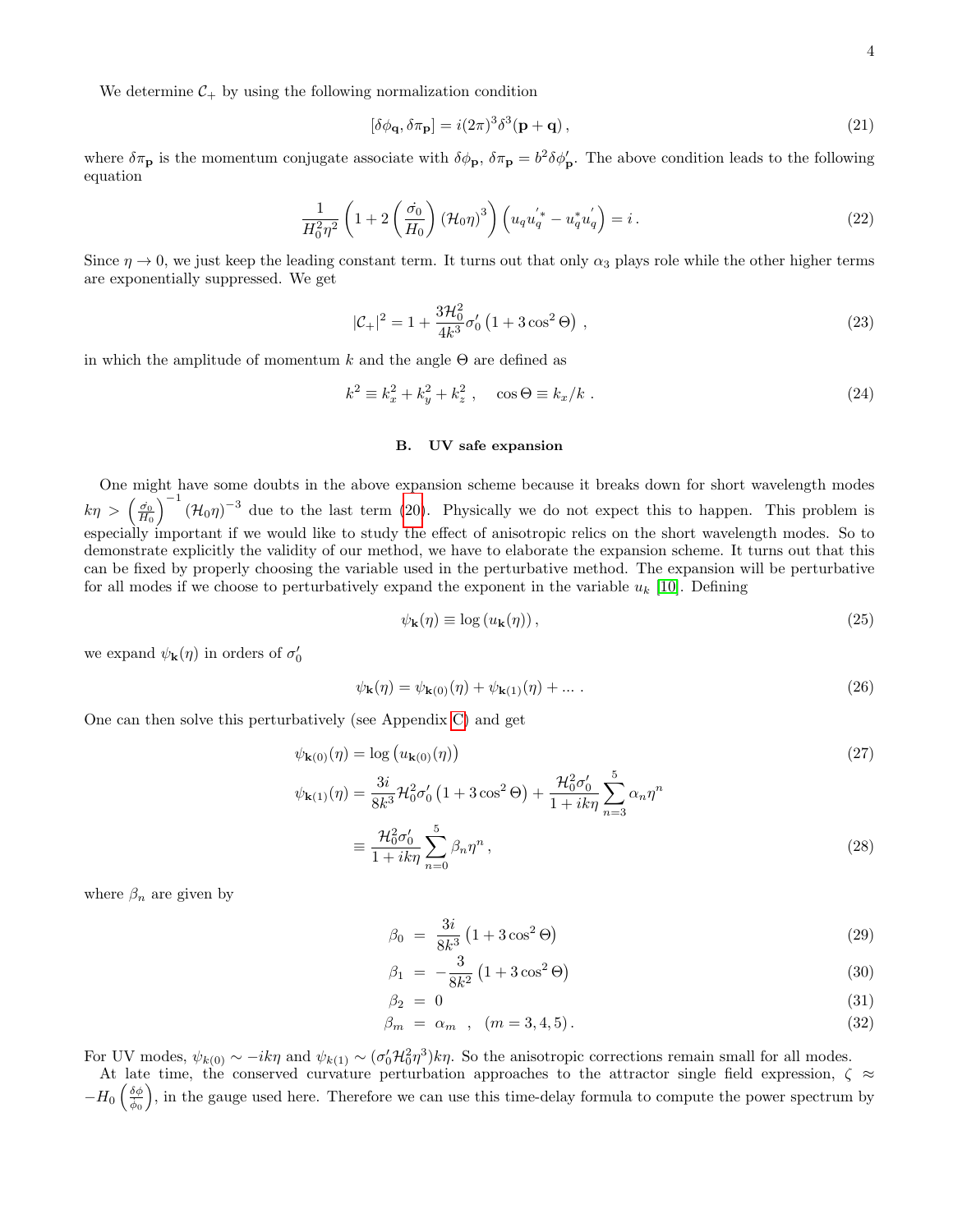<span id="page-4-2"></span>
$$
\left(\frac{k^3}{2\pi^2}\right)\left\langle\zeta^2\right\rangle = P_{\zeta 0} \left(1 + \frac{3\mathcal{H}_0^2}{4k^3} \sigma_0' \left(1 + 3\cos^2\Theta\right)\right),\tag{33}
$$

where the isotropic power spectrum is defined via  $P_{\zeta 0} \equiv \frac{H_0^4}{(2\pi\dot{\phi}_0)^2}$ .

Now we can compare this result with that in the model of relic vector field [\[10,](#page-14-4) [11\]](#page-14-5). In both models, the anisotropy is axial symmetric, so as expected they have the same angular-dependence. But due to the different sources, the anisotropies in these two types of models have different scale-dependence. In the relic vector case the anisotropy decays towards smaller scales as  $\sim 1/k^4$ . However, here in the Bianchi type cases in which anisotropy is generated from anisotropic scale factors, it decays as  $\sim 1/k^3$ . These two different behavior are related to the different decay speeds of the background relics in the models.

# IV. AN NON-BD EXAMPLE: GAUSSIAN STATE

For inflation with minimal number of e-folds, the initial state of quantum fluctuations also do not have to be in their attractor vacuum states. It is therefore a sensible question to consider the effects of the non-BD states, and see how the initial quantum states of the universe leave their imprints in the statistical anisotropy of the CMB [\[10,](#page-14-4) [26\]](#page-14-18). Conversely any distinctive predictions can then be used as a probe of the initial quantum state of the Universe. In the following, we use a specific example for the non-BD vacuum, namely the Gaussian state  $[28,10]^2$  $[28,10]^2$  $[28,10]^2$ . As we will see, there are two types of scale-dependence. One has an oscillatory behavior while the other is not oscillatory. To start, let us write down the quadratic Hamiltonian for the quantum fluctuations of the inflaton field,  $\delta\phi$ , in a canonical form

$$
v_{\mathbf{k}} = b\delta\phi_{\mathbf{k}} \tag{34}
$$

$$
\pi_{\mathbf{k}} = v'_{\mathbf{k}} - \frac{b'}{b} v_{\mathbf{k}} \tag{35}
$$

The Hamiltonian is

$$
H_2 = \int \frac{d^3 \mathbf{k}}{(2\pi)^3} \frac{1}{2} \left[ (\pi_\mathbf{k} \pi_\mathbf{k}^*) + \frac{\left(k_y^2 + k_z^2 + k_x^2 \left(1 + \sigma_0' \mathcal{H}_0^2 \eta^3\right)^2\right)}{\left(1 + \sigma_0' \mathcal{H}_0^2 \eta^3\right)^2} \left(v_\mathbf{k} v_\mathbf{k}^*\right) + \frac{\left(-1 + 2\sigma_0' \mathcal{H}_0^2 \eta^3\right)}{\eta \left(1 + \sigma_0' \mathcal{H}_0^2 \eta^3\right)} \left(\pi_\mathbf{k} v_\mathbf{k}^* + \pi_\mathbf{k}^* v_\mathbf{k}\right) \right].
$$
 (36)

Using the Schrodinger picture to quantize the fields as

<span id="page-4-0"></span>
$$
v_{\mathbf{k}} = f_{\mathbf{k}}(\eta) a_{\mathbf{k}}(\eta_0) + f_{\mathbf{k}}^*(\eta) a_{-\mathbf{k}}^\dagger(\eta_0),
$$
  

$$
\pi_{\mathbf{k}} = -i \left( g_{\mathbf{k}}(\eta) a_{\mathbf{k}}(\eta_0) - g_{\mathbf{k}}^*(\eta) a_{-\mathbf{k}}^\dagger(\eta_0) \right),
$$
 (37)

where the creation and annihilation operators satisfy the usual commutation relations and

$$
f_{\mathbf{k}}(\eta) = u_{0\mathbf{k}}b(\eta) \left( C_{+0}e^{\psi_{1\mathbf{k}}} + C_{-0}e^{\psi_{1\mathbf{k}}^{*}} \right)
$$
\n(38)

is proportional to mode function with  $C_{+0}$  and  $C_{-0}$  being initial constants while

$$
g_{\mathbf{k}}(\eta) = i \left( f_{\mathbf{k}}' - \mathcal{H}_b f_{\mathbf{k}} \right). \tag{39}
$$

Now we can define the Gaussian state at  $\eta_0$  as,

$$
a_{\mathbf{k}}(\eta_0) \mid 0, \eta_0 \rangle = 0 \tag{40}
$$

Through this condition, the initial quantum state acquires an anisotropic component due to the anisotropic background. By using Eq. [\(37\)](#page-4-0), we get

<span id="page-4-1"></span>
$$
(g_{\mathbf{k}} - i\hat{k}v_{\mathbf{k}})|_{\eta_0} = 0, \qquad (41)
$$

<sup>2</sup> There are other proposals and methods to model [\[29,](#page-14-21) [30\]](#page-14-22) and probe the initial non-BD states [\[31–](#page-14-23)[40\]](#page-15-0).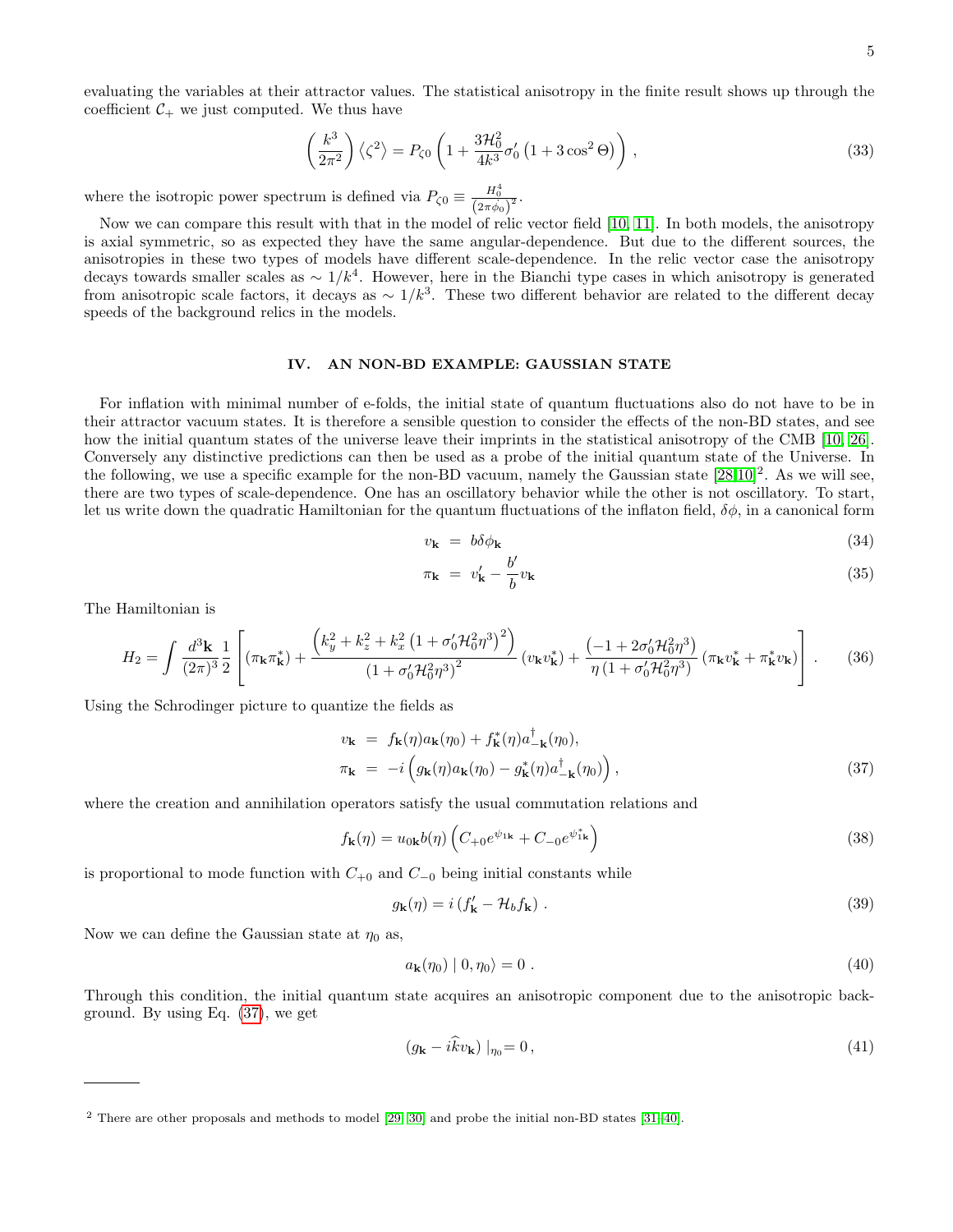where we have defined,

$$
\widehat{k}^{2} \equiv \frac{\left(k_{y}^{2} + k_{z}^{2} + k_{x}^{2} \left(1 + \sigma_{0}' \mathcal{H}_{0}^{2} \eta^{3}\right)^{2}\right)}{\left(1 + \sigma_{0}' \mathcal{H}_{0}^{2} \eta^{3}\right)^{2}}
$$
\n(42)

On the other hand, we may also use the normalization condition for  $C_{+0}$  and  $C_{-0}$  as

<span id="page-5-0"></span>
$$
|C_{+0}|^2 - |C_{-0}|^2 = 1.
$$
\n(43)

Now by using Eqs. [\(41\)](#page-4-1) and [\(43\)](#page-5-0), the power spectrum is proportional to

$$
|C_{+0} + C_{-0}|^2 e^{2\psi_{\mathbf{k}(1)}|_{\eta \to 0}} = 1 + \frac{1}{2k^2 \eta_0^2} + \sigma_0' \mathcal{H}_0^2 \left( -\frac{\eta_0}{2k^2} - \frac{5\eta_0}{2k^2} \cos^2 \Theta \right) + \text{oscillation terms},\tag{44}
$$

where we have the following expression for the oscillation terms

oscillation terms 
$$
= \left[ -\frac{1}{2k^2\eta_0^2} + \sigma_0' \mathcal{H}_0^2 \left( \frac{3}{4k^4\eta_0} + \frac{\eta_0}{2k^2} + \frac{\eta_0^3}{2} + \cos^2 \Theta \left( \frac{9}{4k^4\eta_0} + \frac{5\eta_0}{2k^2} - \frac{\eta_0^3}{2} \right) \right) \right] \cos 2k\eta_0
$$

$$
+ \left[ -\frac{1}{k\eta_0} + \sigma_0' \mathcal{H}_0^2 \left( \frac{-3 + 2k^4\eta_0^4}{8k^5\eta_0^2} + \cos^2 \Theta \left( \frac{-9 + 22k^4\eta_0^4}{8k^5\eta_0^2} \right) \right) \right] \sin 2k\eta_0 \tag{45}
$$

We are mostly interested in the non-oscillatory anisotropic terms because such terms are sensitive probes of the initial quantum states [\[10,](#page-14-4) [11\]](#page-14-5).<sup>3</sup> Interestingly, while in the BD cases, the scale-dependence of the statistical anisotropies are different for the relic vector field model ( $\sim 1/k^4$ ) [\[10,](#page-14-4) [11\]](#page-14-5) and the Bianchi model ( $\sim 1/k^3$ ) as we obtained in previous Section, the effect of the non-BD Gaussian state on both models are the same. Such a state generically extends the anisotropy to much smaller scales and the scale-dependence for both cases are  $\sim 1/k^2$ . This can also be readily understood. In the BD case, the background evolution plays the dominant role in the final results. However, in the non-BD case the initial quantum states play more important roles enhancing the anisotropy of the shorter wave-length modes. We have given just one example of non-BD state here. It is plausible that the enhancement caused by other non-BD states can have different scale-dependence.

#### V. GENERALIZATION: FULL ANISOTROPY IN ALL 3 SPATIAL DIRECTIONS

In the previous sections we have reduced the three-dimensional spatial translational symmetry to the twodimensional translational symmetry. In the rest of the paper, we generalize these results to the maximally anisotropic case in which all three scale factors are different. We expect the scale-dependence of the anisotropic power spectrum to be the same as we studied above. However, we expect the angular-dependence to be different.

## A. Background

In this case the background metric is given by

$$
ds^2 = -dt^2 + a^2 dx^2 + b^2 dy^2 + c^2 dz^2.
$$
\n(46)

Considering the following anasatz for the scale factors  $a, b$  and  $c,$ 

$$
a(t) = e^{\alpha(t)} \tag{47}
$$

$$
b(t) = e^{\alpha(t) + 3\sigma(t)} \tag{48}
$$

$$
c(t) = e^{\alpha(t) + 3\delta(t)}, \tag{49}
$$

 $3$  If  $\eta_0$  is at the beginning of inflation, the frequency of the oscillatory components is high and approaches the ultimate resolution of CMB.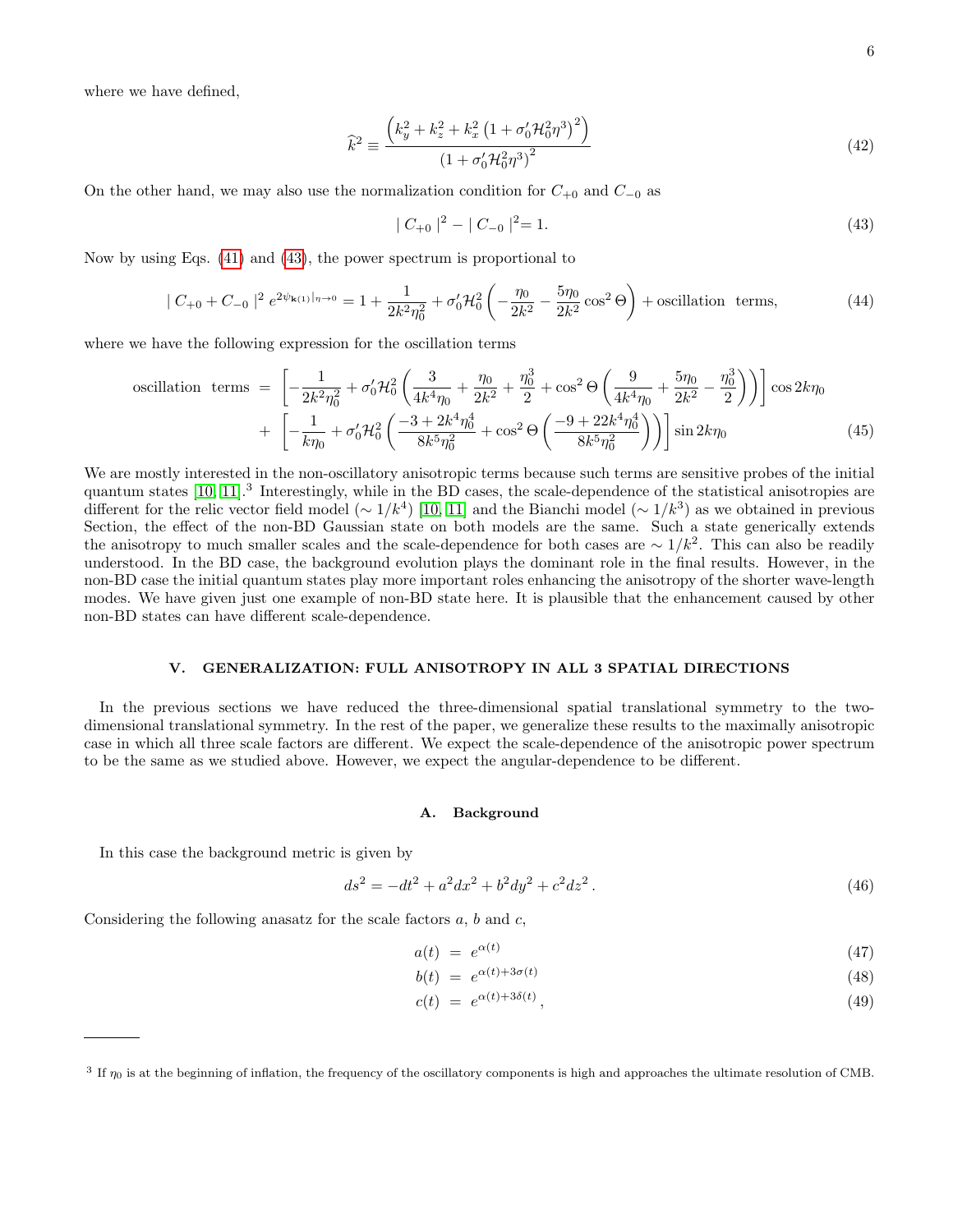

<span id="page-6-0"></span>FIG. 1: Here we plot the evolution of  $H_b$  and  $H_c$ . As we expect, the attractor solution is FRW as the system approaches to it very rapidly. The parameters are chosen such that at an initial time  $t_0$ ,  $\dot{\sigma}_0 = 0.05 \dot{\alpha}_0$  and  $\dot{\delta}_0 = -0.08 \dot{\alpha}_0$ .

the background equations of motion is

$$
\ddot{\phi} + 3\left(\dot{\alpha} + \dot{\sigma} + \dot{\delta}\right)\dot{\phi} + V_{\phi} = 0 \tag{50}
$$

$$
3M_P^2 \left( \dot{\alpha}^2 + 2\dot{\alpha} \left( \dot{\sigma} + \dot{\delta} \right) + 3\dot{\sigma}\dot{\delta} \right) = \frac{1}{2} \dot{\phi}^2 + V(\phi) \tag{51}
$$

$$
M_P^2\left(\ddot{\alpha} + 3\dot{\alpha}\left(\dot{\alpha} + \dot{\sigma} + \dot{\delta}\right)\right) = V(\phi) \tag{52}
$$

$$
\ddot{\sigma} + 3\dot{\sigma}\left(\dot{\alpha} + \dot{\sigma} + \dot{\delta}\right) = 0,\tag{53}
$$

$$
\ddot{\delta} + 3\dot{\delta} \left( \dot{\alpha} + \dot{\sigma} + \dot{\delta} \right) = 0. \tag{54}
$$

Although the above equations seem to be complicated, they can be simplified by using the slow-roll approximation. The situation is similar to the previous case where both of  $\sigma$  and  $\delta$  decay like  $a^{-3}$  and our system approaches to its attractor FRW phase. We present the attractor solutions in Fig. [1.](#page-6-0)

As in our previous case, we can integrate the above equations and find the following approximate solutions

$$
a \simeq H_0^{-1} \left( -\eta \right)^{-1} \tag{55}
$$

$$
b \simeq H_0^{-1} \left( -\eta \right)^{-1} \left( 1 + \left( \frac{\dot{\sigma}_0}{H_0} \right) \left( \mathcal{H}_0 \eta \right)^3 \right) \tag{56}
$$

$$
c \simeq H_0^{-1} \left( -\eta \right)^{-1} \left( 1 + \left( \frac{\dot{\delta}_0}{H_0} \right) \left( \mathcal{H}_0 \eta \right)^3 \right) . \tag{57}
$$

## B. Perturbations of the fully anisotropic background

Now we consider the perturbations of our full anisotropic background. As we have justified before, we can safely neglect the metric perturbations and only consider the inflaton fluctuations. Then the second order action is

$$
L_{\phi\phi} = \frac{bc}{2} \mid \delta\phi'_k \mid^2 - \left(\frac{bc}{2}k_x^2 + \frac{a^2c}{2b}k_y^2 + \frac{a^2b}{2c}k_z^2\right) \mid \delta\phi_k \mid^2 \quad . \tag{58}
$$

Again we have neglected the terms that are slow-roll suppressed. Now the equation of motion for  $\delta\phi$  is

$$
\delta \phi_k'' + \left(\frac{b'}{b} + \frac{c'}{c}\right) \delta \phi_k' + \left(k_x^2 + \frac{a^2}{b^2} k_y^2 + \frac{a^2}{c^2} k_z^2\right) \delta \phi_k = 0. \tag{59}
$$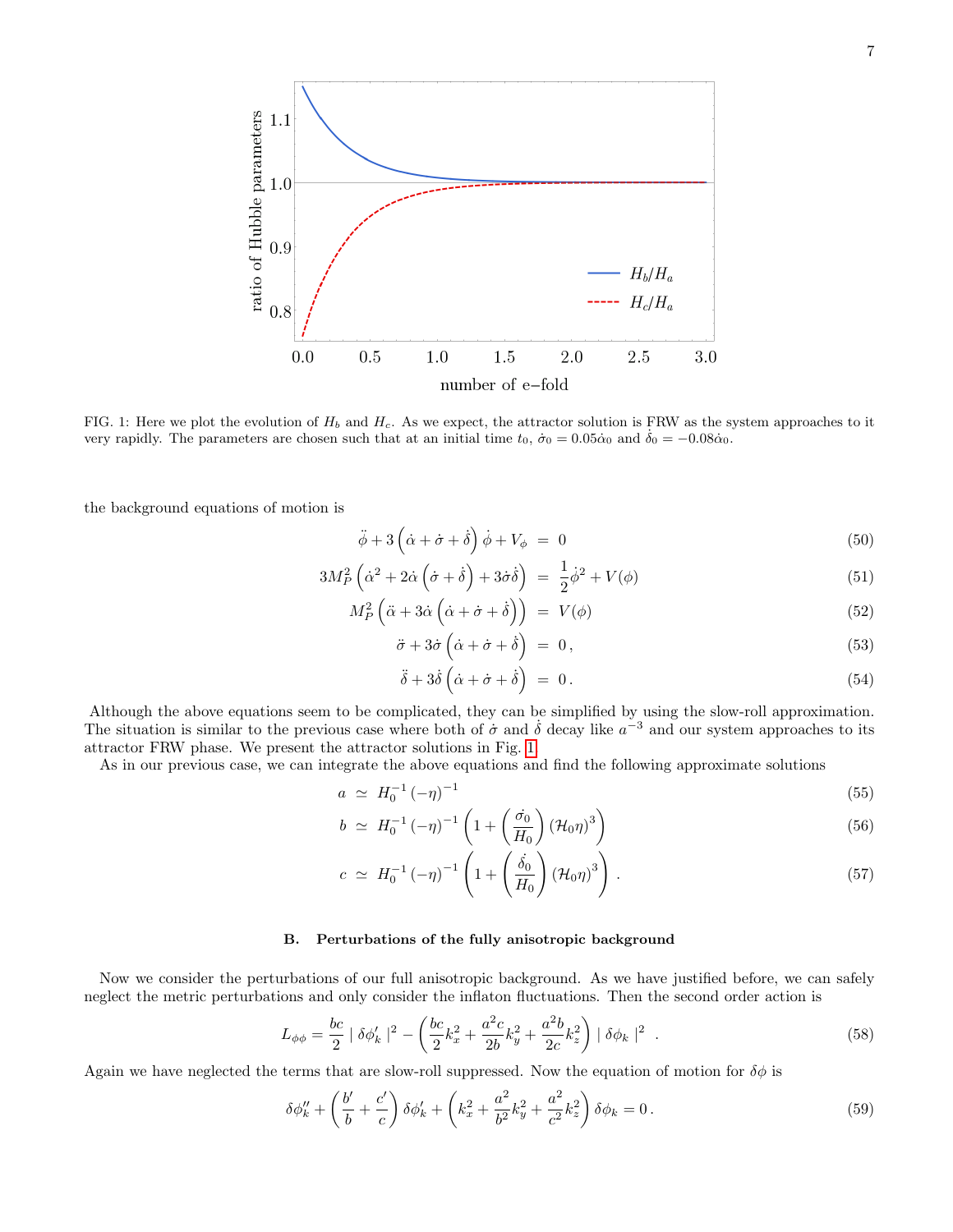$$
u_k'' - \frac{1}{\eta} \left[ 2 - 3 \left( \frac{\dot{\sigma}_0}{H_0} \right) (\mathcal{H}_0 \eta)^3 - 3 \left( \frac{\dot{\delta}_0}{H_0} \right) (\mathcal{H}_0 \eta)^3 \right] u_k'
$$
  
+ 
$$
\left[ k_x^2 + \left( 1 - 2 \left( \frac{\dot{\sigma}_0}{H_0} \right) (\mathcal{H}_0 \eta)^3 \right) k_y^2 + \left( 1 - 2 \left( \frac{\dot{\delta}_0}{H_0} \right) (\mathcal{H}_0 \eta)^3 \right) k_z^2 \right] u_k = 0.
$$
 (60)

Parallel to what we did for the axial-symmetric case, first we solve the above equation for the "near to horizon modes" and then we improve our expansion by changing the variable. Subsequently, we present an expansion which is suitable for both of near horizon and UV modes.

## C. Generalized near horizon expansion

Following our previous procedure, we can expand  $u_k$  as in Eq. [\(14\)](#page-2-4). Then the goal is finding  $C_+$  and  $u_{k(1)}$ . Let us start with the differential equation of motion for  $u_{k(1)}$ ,

$$
u_{k(1)}'' - \frac{2}{\eta} u_{k(1)}' + k^2 u_{k(1)} = -\frac{3}{\eta} \left( \frac{\dot{\sigma_0} + \dot{\delta_0}}{H_0} \right) (\mathcal{H}_0 \eta)^3 u_{k(0)}' + 2 \left( \frac{\dot{\sigma_0}}{H_0} k_y^2 + \frac{\dot{\delta_0}}{H_0} k_z^2 \right) (\mathcal{H}_0 \eta)^3 u_{k(0)}, \tag{61}
$$

from which we get

$$
u_{k(1)} = \frac{\mathcal{H}_0^3}{\sqrt{2k^3}} \sum_{n=3}^5 \Omega_n \eta^n e^{-ik\eta}, \qquad (62)
$$

where

$$
\Omega_3 = -\frac{1}{4k^2} \left( 2k^2 \left( \dot{\sigma}_0 + \dot{\delta}_0 \right) - 3 \left( \dot{\sigma}_0 k_y^2 + \dot{\delta}_0 k_z^2 \right) \right) \tag{63}
$$

$$
\Omega_4 = -\frac{i}{4k} \left( 2k^2 \left( \dot{\sigma_0} + \dot{\delta_0} \right) - 3 \left( \dot{\sigma_0} k_y^2 + \dot{\delta_0} k_z^2 \right) \right) \tag{64}
$$

$$
\Omega_5 = -\frac{1}{4} \left( \dot{\sigma_0} k_y^2 + \dot{\delta_0} k_z^2 \right). \tag{65}
$$

As it has been discussed before, we determine  $C_+$  by using the normalization condition which leads to

$$
|\mathcal{C}_{+}|^{2} = 1 + \frac{3\mathcal{H}_{0}^{2}}{4k^{3}} \left[ 2\left(\sigma_{0}^{\prime} + \delta_{0}^{\prime}\right) - 3\sin^{2}\Theta\left(\sigma_{0}^{\prime}\cos^{2}\Phi + \delta_{0}^{\prime}\sin^{2}\Phi\right) \right]
$$
(66)

where we have chosen the wave number  $\bf{k}$  as

$$
\mathbf{k} = (k \cos \Theta, k \sin \Theta \cos \Phi, k \sin \Theta \sin \Phi). \tag{67}
$$

Note that as before  $\Theta$  is the angle of  $\hat{\mathbf{k}}$  with respect to the x axis while  $\Phi$  is the azimuthal angle of  $\hat{\mathbf{k}}$  in  $y - z$  plane.

## D. Generalized UV safe expansion

As in the previous cases, we expect that all modes, including the near-horizon and UV modes, receive the same order of anistropic corrections. So we improve the expansion scheme by changing the variable as Eq. [\(25\)](#page-3-0). Expanding  $\psi_{\bf k}(\eta)$  in orders of  $\dot{\sigma}_0$  and  $\dot{\delta}_0$  leads us to the following expression for  $\psi_{\bf k}(1)(\eta)$ 

$$
\psi_{\mathbf{k}(1)}(\eta) = \frac{3i\mathcal{H}_0^2}{8k^3} \bigg[ 2\left(\sigma_0' + \delta_0'\right) - 3\sin^2\Theta \left(\sigma_0' \cos^2\Phi + \delta_0' \sin^2\Phi\right) \bigg] + \frac{\mathcal{H}_0^2 a_0}{1 + ik\eta} \sum_{n=3}^5 \Omega_n \eta^n
$$
\n
$$
= \frac{\mathcal{H}_0^2}{1 + ik\eta} \sum_{n=0}^5 \Xi_n \eta^n , \tag{68}
$$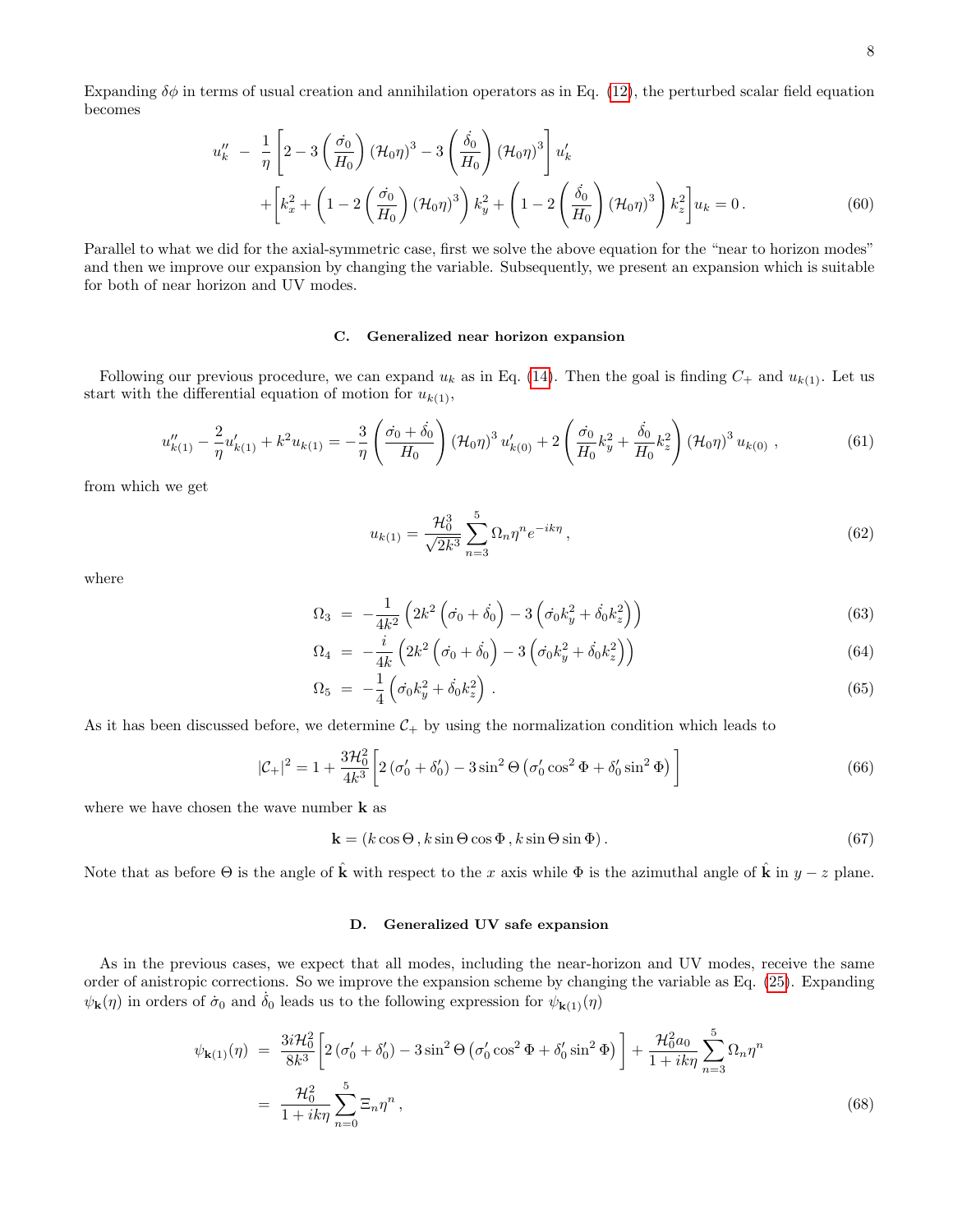

<span id="page-8-1"></span>FIG. 2: Here we plot  $\left[2(\sigma'_0 + \delta'_0) - 3\sin^2\Theta\left(\sigma'_0\cos^2\Phi + \delta'_0\sin^2\Phi\right)\right]$  for different choices of  $\sigma'_0$  and  $\delta'_0$ . The left, middle and right panels correspond to  $\sigma'_0 = 3\delta'_0$ ,  $\sigma'_0 = \delta'_0$  and  $\sigma'_0 = -3\delta'_0$  respectively.

where  $\Xi_n$  are given by

$$
\Xi_0 = \frac{3i}{8k^3} \left[ 2\left(\sigma'_0 + \delta'_0\right) - 3\sin^2\Theta \left(\sigma'_0 \cos^2\Phi + \delta'_0 \sin^2\Phi\right) \right],\tag{69}
$$

$$
\Xi_1 = -\frac{3}{8k^2} \left[ 2\left(\sigma'_0 + \delta'_0\right) - 3\sin^2\Theta \left(\sigma'_0 \cos^2\Phi + \delta'_0 \sin^2\Phi\right) \right],\tag{70}
$$

$$
\Xi_2 = 0, \n\Xi_m = a_0 \Omega_m , (m = 3, 4, 5).
$$
\n(71)

Using the same time-delay formula,  $\zeta \approx -H_0 \left( \frac{\delta \phi}{\dot{\phi}_0} \right)$ ), and the above formulas for  $\delta\phi$ , we can calculate the power spectrum of curvature perturbation as,

<span id="page-8-0"></span>
$$
\left(\frac{k^3}{2\pi^2}\right)\langle\zeta^2\rangle = P_{\zeta 0} \left(1 + \frac{3\mathcal{H}_0^2}{4k^3} \left[2\left(\sigma_0' + \delta_0'\right) - 3\sin^2\Theta\left(\sigma_0' \cos^2\Phi + \delta_0' \sin^2\Phi\right)\right]\right). \tag{73}
$$

Eq. [\(73\)](#page-8-0) is the main result of this section and shows the non-trivial shape of anisotropic power spectrum as a function of the angles  $\Theta$  and  $\Phi$ . In the limit where  $\sigma'_0 = \delta'_0$  and  $\Phi = 0$ , the above result coincides with the result in Eq. [\(33\)](#page-4-2) as expected.

Since the above formula is somewhat complicated, in Fig. [2](#page-8-1) we draw a few diagrams to illustrate this two-dimensional angular patterns. We perform this for different choices of  $\sigma'_0$  and  $\delta'_0$ .

## VI. STATISTICAL ANISOTROPIES ON THE CMB

In this section, we expand the anisotropies derived from previous sections in terms of the spherical harmonics basis. The correlation functions of the expansion coefficients are the observables on the CMB. The anisotropic corrections in Eq. [\(73\)](#page-8-0) are

$$
\Delta P_{\zeta} = \frac{3\mathcal{H}_0^2}{4k^3} \left[ 2\left(\sigma_0' + \delta_0'\right) - 3\sin^2\Theta \left(\sigma_0' \cos^2\Phi + \delta_0' \sin^2\Phi\right) \right]
$$
  
= 
$$
\frac{3\mathcal{H}_0^2}{4k^3} \left[ \frac{1}{2} (1 + 3\cos^2\Theta) \left(\delta_0' + \sigma_0'\right) - \frac{3}{2} (1 - \cos^2\Theta) (1 - 2\cos^2\Phi) \left(\delta_0' - \sigma_0'\right) \right].
$$
 (74)

In terms of the  $g_{L,M}$  parameters [\[41\]](#page-15-1) defined via

<span id="page-8-2"></span>
$$
\Delta P_{\zeta} = \sum_{L,M} g_{L,M} Y_{LM}(\Theta, \Phi)
$$
\n(75)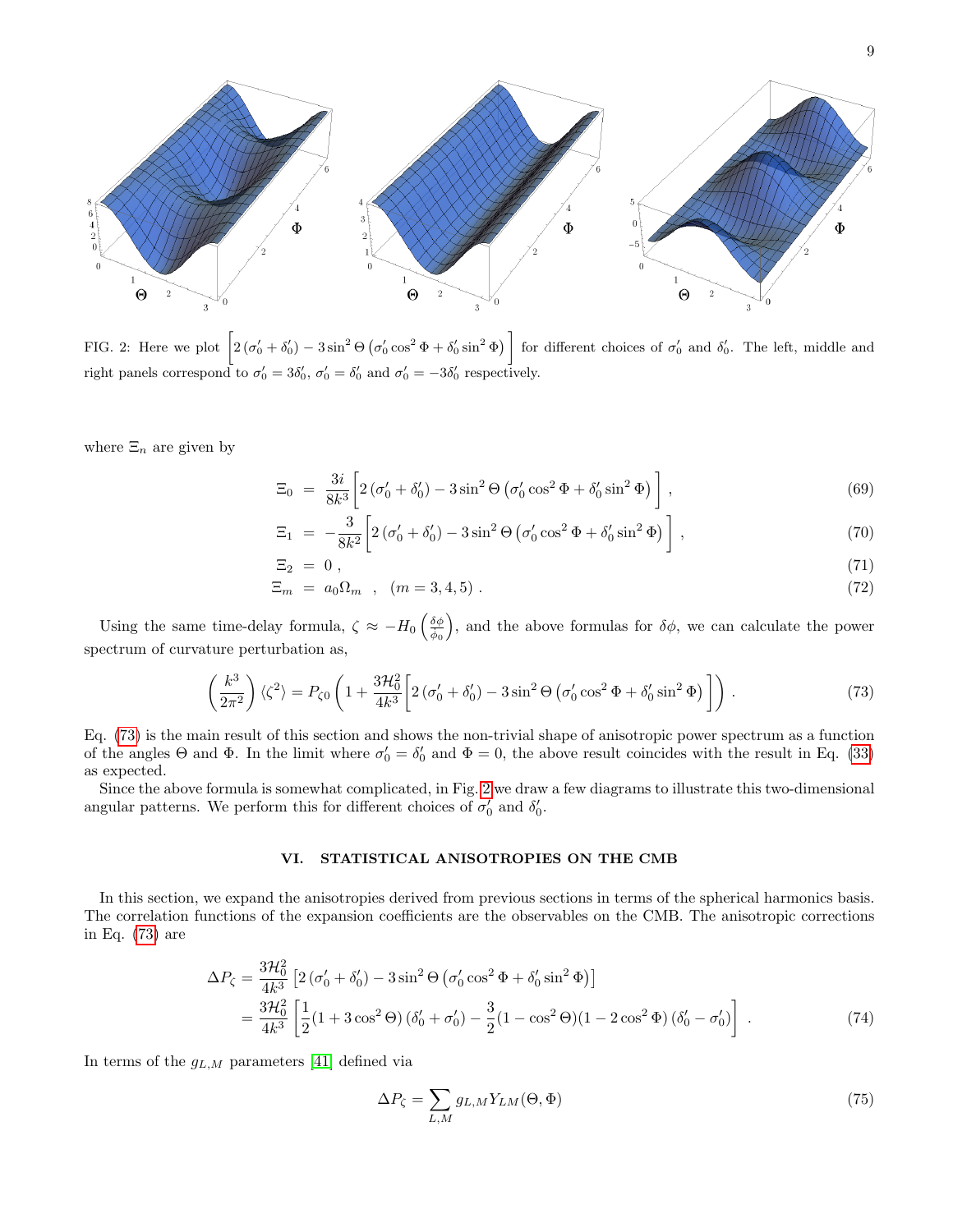the anisotropic correction can be written as

$$
\Delta P_{\zeta} = P_{\zeta_0} \left[ g_{0,0} Y_{0,0} + g_{2,0} Y_{2,0} + g_{2,2} Y_{2,2} + g_{2,-2} Y_{2,-2} \right],\tag{76}
$$

where

$$
g_{0,0} = \frac{3\mathcal{H}_0^2}{4k^3} 2\sqrt{\pi} \left( \delta_0' + \sigma_0' \right) , \quad g_{2,0} = \frac{3\mathcal{H}_0^2}{4k^3} \frac{2\sqrt{\pi}}{\sqrt{5}} \left( \delta_0' + \sigma_0' \right) , \quad g_{2,2} = g_{2,-2} = \frac{3\mathcal{H}_0^2}{4k^3} \sqrt{\frac{6\pi}{5}} \left( \delta_0' - \sigma_0' \right) . \tag{77}
$$

In terms of  $a_{lm}$ , the anisotropy can be expressed as

$$
a_{lm} = 4\pi (-i)^l \int \frac{d^3k}{(2\pi)^3} g_l(k) \zeta_{\mathbf{k}} Y_{lm}^*(\hat{k}) , \qquad C_l = \frac{1}{2l+1} \sum_m \langle a_{lm} a_{lm}^* \rangle , \qquad (78)
$$

where  $g_l(k)$  is the radiation transfer function.

Inserting the anisotropic corrections from [\(74\)](#page-8-2), for the anisotropic corrections in  $C_{\ell}$  we obtain

$$
\Delta C_l = 3\pi \mathcal{H}_0^2 P_{\zeta_0} \left[ \int dk \; \frac{g_l^2(k)}{k^4} \right] \left\{ \frac{1}{2l+1} \sum_m \int d\Omega_k \; Y_{lm}(\mathbf{k}) Y_{lm}^*(\mathbf{k}) \right.\n\times \left[ \frac{1}{2} (1 + 3 \cos^2 \Theta) \left( \delta_0' + \sigma_0' \right) - \frac{3}{2} (1 - \cos^2 \Theta) (1 - 2 \cos^2 \Phi) \left( \delta_0' - \sigma_0' \right) \right] \right\}.
$$
\n(79)

Note that the following integrals are l-independent:

$$
\frac{1}{2l+1} \sum_{m} \int d\Omega_k Y_{lm}(\mathbf{k}) Y_{lm}^*(\mathbf{k}) \cos^2 \Theta = \frac{1}{3} ,
$$
  

$$
\frac{1}{2l+1} \sum_{m} \int d\Omega_k Y_{lm}(\mathbf{k}) Y_{lm}^*(\mathbf{k}) \cos^2 \Phi = \frac{1}{2} ,
$$
  

$$
\frac{1}{2l+1} \sum_{m} \int d\Omega_k Y_{lm}(\mathbf{k}) Y_{lm}^*(\mathbf{k}) \cos^2 \Theta \cos^2 \Phi = \frac{1}{6} .
$$
 (80)

The detail of the above calculation can be found in Appendix [D.](#page-13-1) As a result, the correction  $\Delta C_l$  does not obtain additional l-dependence other than from the radiation transfer function:

$$
\Delta C_l = 3\pi \mathcal{H}_0^2 P_{\zeta_0} (\delta_0' + \sigma_0') \int dk \; \frac{g_l^2(k)}{k^4} \; . \tag{81}
$$

In the presence of statistical anisotropies, non-diagonal couplings of  $\langle a_{l_1m_1} a_{l_2m_2} \rangle$  with  $l_1 \neq l_2$  are turned on [\[11,](#page-14-5) [42–](#page-15-2) [45\]](#page-15-3). Making use of the Gaunt's formula

$$
\int_0^{\pi} d\Theta \int_0^{2\pi} d\Phi Y_{l_1 m_1}^* Y_{l_2 m_2} Y_{l_3 m_3}
$$
  
=  $(-1)^{m_1} \sqrt{\frac{(2l_1+1)(2l_2+1)(2l_3+1)}{4\pi}} \begin{pmatrix} l_1 & l_2 & l_3 \ l_1 & l_2 & l_3 \ 0 & 0 & 0 \end{pmatrix} \begin{pmatrix} l_1 & l_2 & l_3 \ -m_1 & m_2 & m_3 \end{pmatrix}$ , (82)

the  $Y_{2,m}$  anisotropy introduces

$$
\langle a_{l_1m_1} a_{l_2m_2}^* \rangle_{2,m} = g_{2,m} P_{\zeta_0} \frac{8\pi}{3} i^{l_2-l_1} (-1)^{m_1} \sqrt{(2l_1+1)(2l_2+1)} \begin{pmatrix} l_1 & l_2 & 2 \\ 0 & 0 & 0 \end{pmatrix} \begin{pmatrix} l_1 & l_2 & 2 \\ -m_1 & m_2 & m \end{pmatrix} \int \frac{dk}{k^4} g_{l_1}(k) g_{l_2}(k) ,
$$
\n
$$
(83)
$$

where m takes values in  $\{0, 2, -2\}$ . The non-zero elements of  $\langle a_{l_1m_1} a_{l_2m_2}^* \rangle_{2,m}$  are those with  $l_1 = l_2$  or  $l_1 = l_2 \pm 2$ which also have comparable amplitudes.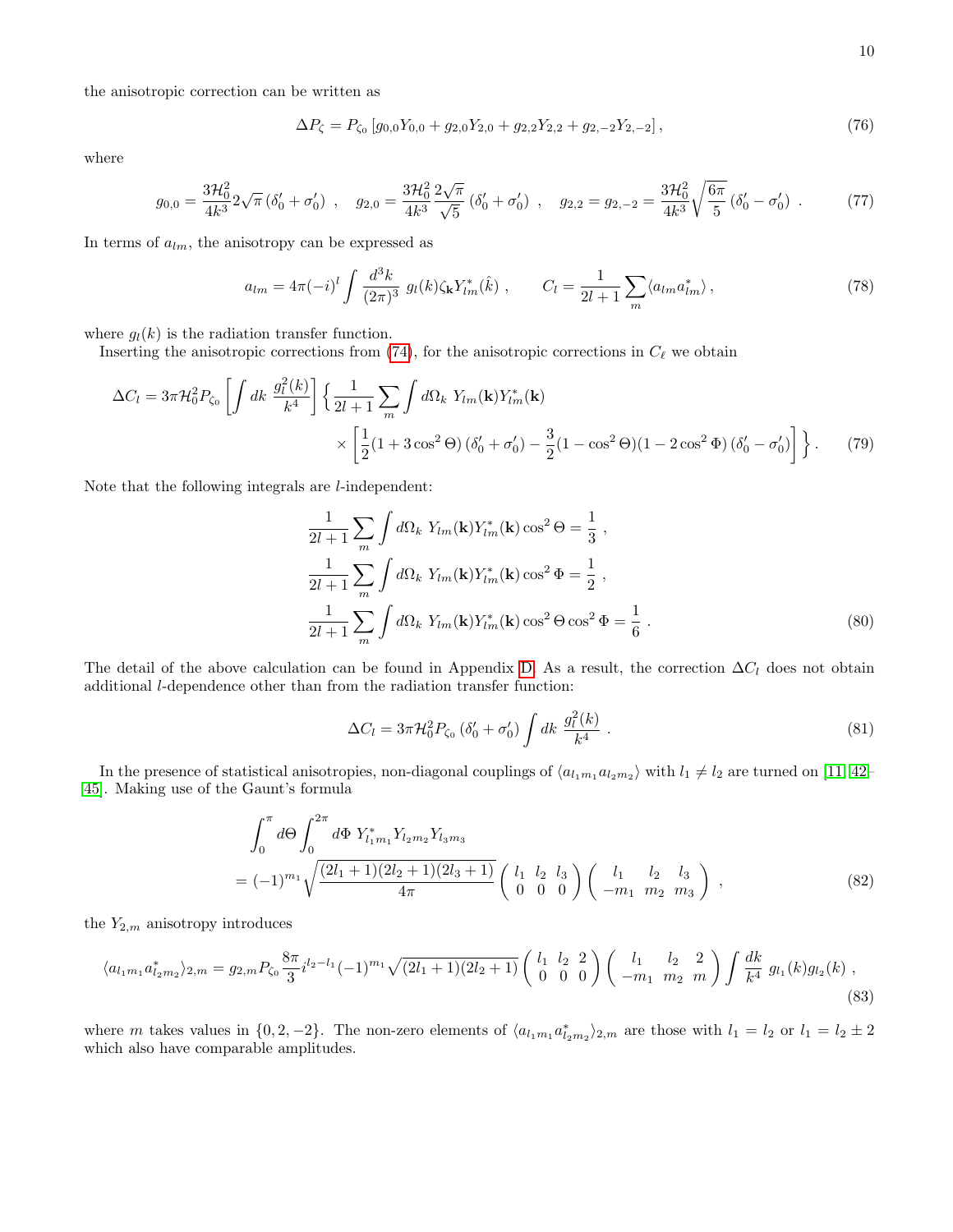### VII. CONCLUSIONS

In this paper, we have studied statistical anisotropies in a model of inflation with a relic background anisotropy of the Bianchi I type. We have compared the predictions in the density perturbations in this model with another type of relic anisotropy model where the source is a vector field in the matter sector. We also considered the effect of a non-BD Gaussian state in such a model, as an illustrating example of how the non-BD states in minimal inflation models can extend the effects of the anisotropy to shorter scales in density perturbations.

In Fig. [3](#page-10-0) we have summarized the scale-dependence of the anisotropic power spectrum of these relic scenarios. As expected, the angular dependence of the statistical anisotropy in density perturbations are the same for all three models, because we have set up the same axial symmetric initial condition. Nonetheless, interestingly, the differences in the underlying physics of the models still lead to distinctive observable differences. In the BD vacuum case, the statistical anisotropy in the vector relic field model decays as  $\sim 1/k^4$  while in the Bianchi model it decays as  $\sim 1/k^3$ . These behaviors are determined by the different background sources of the anisotropy. In the example of non-BD Gaussian state, the scale-dependence in both models become the same,  $\sim 1/k^2$  for the non-oscillatory part, dominated by the similar initial quantum states in both cases. Such a quantum state enhances the anisotropy in much shorter scales, and becomes an interesting probe of the initial quantum state of the universe.



<span id="page-10-0"></span>FIG. 3: Summary of scale-dependence of the anisotropic component in power spectrum for various models. The k-dependence of the primordial power spectrum, and the examples are listed in the plot legend. The correction to the CMB temperature anisotropy is plotted in the figure. For the oscillatory result in the non-BD example, only the envelop is plotted.

For comparison, in Fig. [3](#page-10-0) we also listed the predictions from the models of anisotropic inflation based on attractor gauge field dynamics such as in [\[12,](#page-14-8) [13\]](#page-14-9) in which anisotropies are generated actively during entire period of inflation. To leading order, the anisotropic power spectrum in these models are given by  $\delta P_\zeta \propto P_{\zeta 0} N(k)^2$  in which  $N(k)$  represents the number of e-folds when the mode of interest k leaves the horizon  $[46–56]$  $[46–56]$ . To leading order (neglecting the logarithmic scale-dependence of  $N(k)$  to k) the attractor anisotropic models predict nearly scale-invariant anisotropic power spectrum. As another class of scale dependence, when the anisotropies are originated from the tensor sector, the scale dependence is characterized by the CMB transfer function from the primordial tensor mode into temperature [\[16\]](#page-14-11).

Finally we also generalized the anisotropy from the axial symmetry to arbitrary angular dependence and calculated the corresponding anisotropic power spectrum.

#### Acknowledgment

XC is supported in part by a NSF grant PHY-1417421. YW is supported by a Starting Grant of the European Research Council (ERC STG grant 279617), and the Stephen Hawking Advanced Fellowship.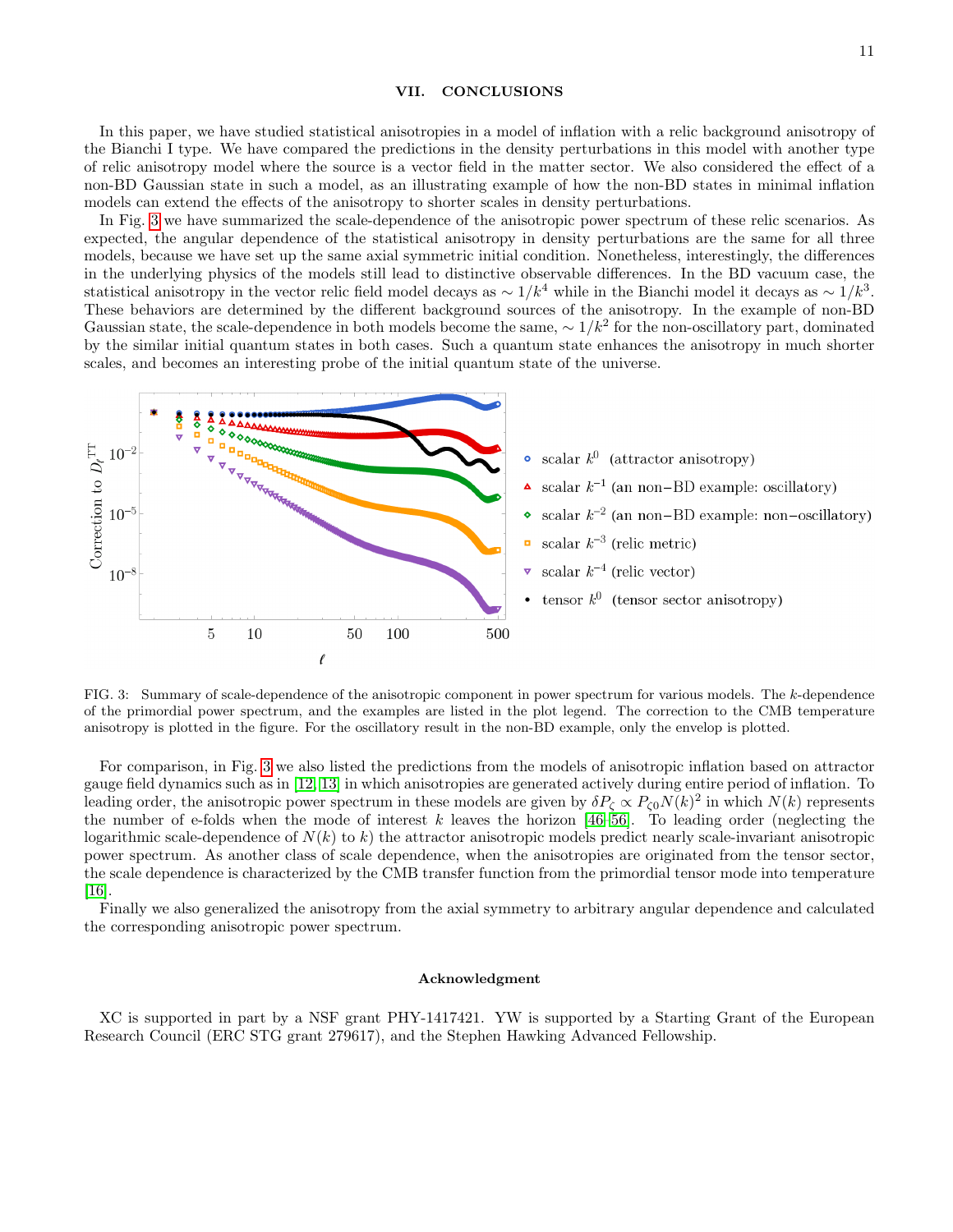#### <span id="page-11-0"></span>Appendix A: Details of slow roll approximations

In this appendix we calculate the approximate solution of Eqs. [\(4-7\)](#page-1-2).

We start with Eq. [\(7\)](#page-1-2). Since there is not any source of the anisotropy from the matter sector the anisotropic expansion rate decays exponentially and the non-linear term anisotropic terms in Einstein equations are not important. Using the conformal time,  $d\eta \equiv \frac{dt}{a(t)}$ , the solution of Eq. [\(7\)](#page-1-2) is

$$
\sigma' = \sigma_0' \left(\frac{a_0}{a}\right)^2,\tag{A1}
$$

in which prime refers to the derivative respect to the conformal time and the subscript 0 means the initial values of the corresponding quantities. Since  $\sigma'$  decays very rapidly, it will not change the evolution of  $\alpha$ . Now by using the definition of the slow-roll parameter,

$$
\epsilon_H \equiv -\frac{\ddot{\alpha}}{\dot{\alpha}^2},\tag{A2}
$$

we have

$$
(1 - \epsilon_H) = \frac{\alpha''}{\alpha'^2} \Longrightarrow \alpha' = \frac{\mathcal{H}_0}{1 - (1 - \epsilon_H)\,\mathcal{H}_0\,(\eta - \eta_0)},\tag{A3}
$$

in which we have  $\mathcal{H} = aH$ . Since  $\mathcal{H}_0 \eta_0 \simeq -1$ , we have

$$
\mathcal{H} = \frac{\mathcal{H}_0}{\epsilon_H + (\epsilon_H - 1)\mathcal{H}_0 \eta} \n\approx (1 + \epsilon_H)(-\eta)^{-1}.
$$
\n(A4)

Integrating the above equation, we can calculate  $a(\eta)$  as,

$$
a \simeq H_0^{-1} \left( -\eta \right)^{-\left(1+\epsilon_H\right)} . \tag{A5}
$$

Now by using the above equations we can also find the evolution of  $\frac{b'}{b}$  $\frac{\partial}{\partial b}$ . From Eq. [\(3\)](#page-1-3), written in terms of  $\alpha$  and  $\sigma$ , we have

$$
\frac{a'}{a} - \frac{b'}{b} = -3\sigma' \,. \tag{A6}
$$

Integrating the above equation, we obtain

$$
b \sim H_0^{-1} \left(-\eta\right)^{-\left(1+\epsilon_H\right)} \left(1+\left(\frac{\dot{\sigma}_0}{H_0}\right) \left(\mathcal{H}_0 \eta\right)^3\right). \tag{A7}
$$

Dropping the slow-roll parameter  $\epsilon_H$  we recover Eqs. [\(8\)](#page-1-1) and [\(9\)](#page-1-1).

## <span id="page-11-1"></span>Appendix B: Details of metric perturbations

In this appendix, we look at the perturbations of the action both from the metric and matter sectors. First we consider the metric perturbations. Then we proceed by considering the matter sector and finally we show that, due to the hierarchy between the terms from the matter sector and the metric back-reactions, we can neglect metric perturbations and only consider the matter effects [\[27\]](#page-14-19).

#### 1. The metric perturbations

Now we look at the perturbations of the background metric  $(2)$ . Since the metric components in the x-direction are different from the y and z directions, the three-dimensional rotation invariance is broken into a subset of twodimensional rotation invariance in  $y - z$  plane. Therefore, in order to classify our perturbations, one can look at the transformation properties of the physical fields under the rotation in  $y - z$  plane. Therefore, we decompose all of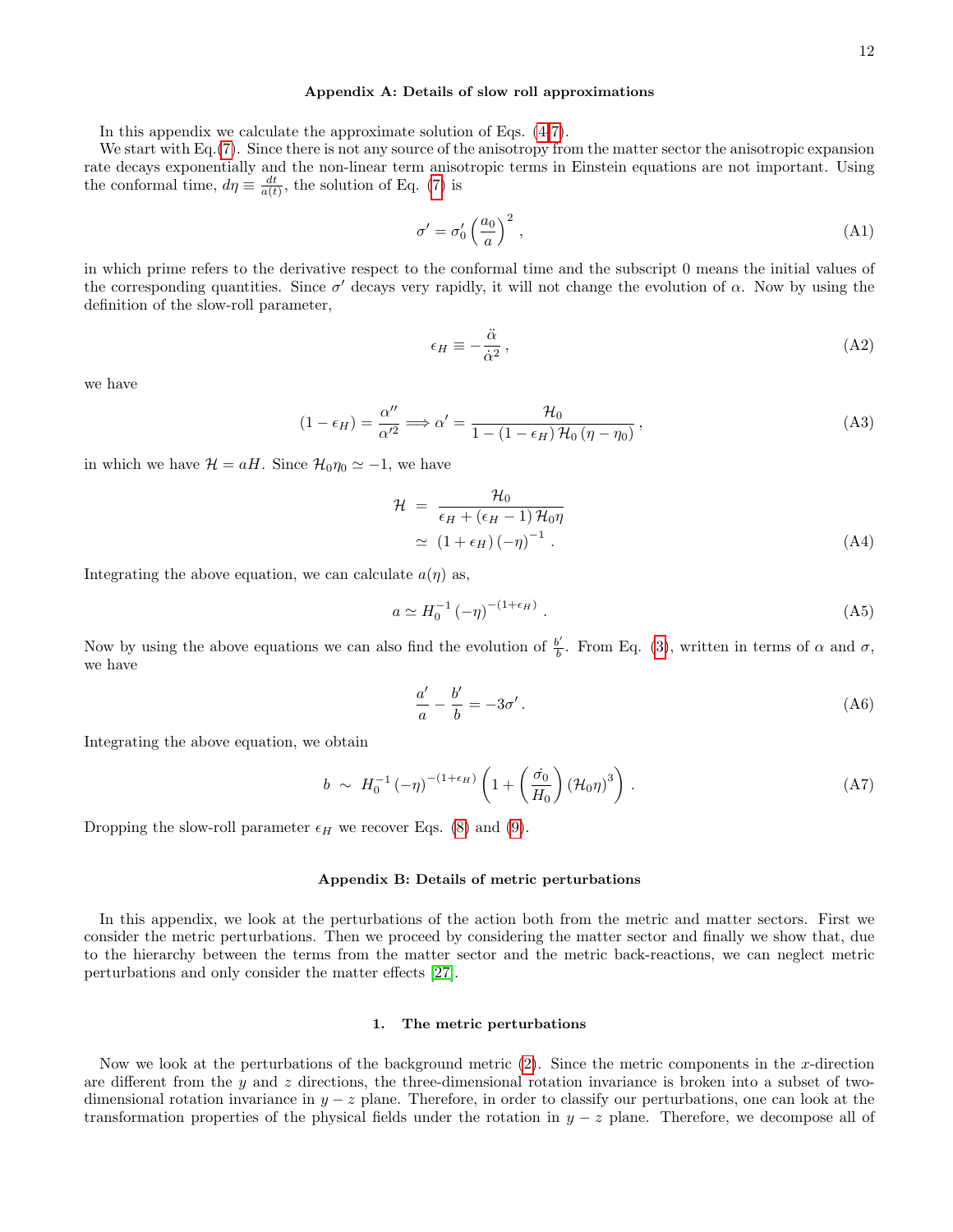the metric and matter perturbations into scalar and vector components with respect to the 2D rotation in the  $y - z$ plane. We also note that there are no tensor perturbations in two dimensions. In order to simplify the analysis and by employing the remnant symmetry in  $y - z$  plane, we put  $k_z = 0$ .

With these discussions the most general form of metric perturbations is

$$
\delta g_{\alpha\beta} = \begin{pmatrix} -2a^2 A & a^2 \partial_x \beta & ab(\partial_i B + B_i) \\ -2a^2 \bar{\psi} & ab \partial_x (\partial_i \gamma + \Gamma_i) \\ b^2 (-2\psi \delta_{ij} + 2E_{,ij} + E_{i,j} + E_{j,i}) \end{pmatrix} .
$$
 (B1)

In this decomposition  $A, \beta, B, \bar{\psi}, \gamma, \psi$  and E are scalar perturbations while  $B_i, \Gamma_i$  and  $E_i$  are vector perturbations subject to transverse conditions

$$
\partial_i E_i = \partial_i B_i = \partial_i \Gamma_i = 0. \tag{B2}
$$

One can choose the following gauge for the metric perturbations [\[27\]](#page-14-19):

<span id="page-12-1"></span>
$$
\psi = \bar{\psi} = E = E_i = 0. \tag{B3}
$$

The gauge in Eq. [\(B3\)](#page-12-1) is similar to the flat gauge in standard FRW background.

## <span id="page-12-0"></span>2. The quadratic action

Here we present the quadratic action for the inflaton field and metric degrees of freedom. Following the approach of [\[27\]](#page-14-19), the second order action for the scalar degrees of freedom in Fourier space is

<span id="page-12-2"></span>
$$
S_{2} = \int d\eta d^{3}k \left[ b b' k_{x}^{2} (A^{*} \beta + A \beta^{*}) + \frac{ab}{2} (\frac{a'}{a} + \frac{b'}{b}) k_{y}^{2} (A^{*} B + A B^{*}) + \frac{ab}{2} k_{x}^{2} k_{y}^{2} (\gamma^{*} A + \gamma A^{*}) - a^{2} b^{2} V(\phi) |A|^{2} \right.
$$
  
\n
$$
- \frac{ab}{4} k_{x}^{2} k_{y}^{2} (\beta^{*} B + \beta B^{*}) + \frac{a' b}{2} k_{x}^{2} k_{y}^{2} (\gamma^{*} \beta + \gamma \beta^{*}) + \frac{ab}{4} k_{x}^{2} k_{y}^{2} (\gamma^{*} \beta' + \gamma \beta'^{*}) + \frac{a^{2}}{4} k_{x}^{2} k_{y}^{2} |\beta|^{2} - \frac{b^{2}}{4} k_{x}^{2} k_{y}^{2} (B^{*} \gamma' + B \gamma'^{*})
$$
  
\n
$$
+ \frac{b^{2}}{4} (\frac{b'}{b} - \frac{a'}{a}) k_{x}^{2} k_{y}^{2} (\gamma^{*} B + \gamma B^{*}) + \frac{b^{2}}{4} k_{x}^{2} k_{y}^{2} |B|^{2} + \frac{b^{2}}{4} k_{x}^{2} k_{y}^{2} |\gamma'|^{2} - \frac{b^{2}}{4} (\frac{b''}{b} - \frac{a''}{a}) k_{x}^{2} k_{y}^{2} |\gamma|^{2} - \frac{b^{2}}{2} \phi' (A^{*} \delta \phi' + A \delta \phi'^{*})
$$
  
\n
$$
+ \frac{b^{2}}{2} |\delta \phi'|^{2} - \frac{b^{2}}{2} \phi' k_{x}^{2} (\beta^{*} \delta \phi + \beta \delta \phi^{*}) - \frac{ab}{2} \phi' k_{y}^{2} (B^{*} \delta \phi + B \delta \phi^{*}) - \frac{b^{2}}{2} k_{x}^{2} |\delta \phi|^{2} - \frac{a^{2}}{2} k_{y}^{2} |\delta \phi|^{2}
$$
  
\n
$$
- \frac{a^{2} b^{2}}{2} V_{,\phi\phi} |\delta \phi|^{2} - \frac{a^{2} b^{2}}
$$

We have to integrate out the non-dynamical variables  $\{\beta, B, A\}$  from the action Eq. [\(B4\)](#page-12-2). The analysis is simple but tedious. It turns out that it would be much easier to first integrate out  $\beta$ , then B and finally A. Performing the details of integrating out analysis, the final action for the remaining dynamical field is  $L = L_{\phi\phi} + L_{\gamma-\gamma} + L_{\phi\gamma}$  in which

<span id="page-12-4"></span>
$$
L_{\phi\phi} = \frac{b^2}{2} \left| \delta\phi' \right|^2 - \left( \frac{b^2}{2} k^2 + \frac{a^2 b^2}{2} V_{,\phi\phi} + \frac{b^4 k_x^2}{a^2 k_y^2} \phi'^2 + \frac{b^6 k^4}{a^6 k_y^6} \frac{\phi'^2}{\lambda^2} \left( a^4 k_y^2 V(\phi) + 4b'^2 k_x^2 \right) + \frac{b^4 k^2}{2a^4 k_y^4} \frac{\phi'}{\lambda} \times \left( 2a^4 k_y^2 V_{,\phi} - 8bb' k_x^2 \phi' \right) \right) \left| \delta\phi \right|^2 + \left( \frac{b^4 k^2}{2a^2 k_y^2} \frac{\phi'^2}{\lambda} \right)' \left( \delta\phi \right)^2 \tag{B5}
$$

$$
L_{\gamma\gamma} = \frac{b^4 k_x^4}{a^2 \lambda^2} \left( \frac{b'^2}{b^2} + \frac{\phi'^2}{2} \right) \left| \gamma' \right|^2 - \left( \frac{b^2}{2} \frac{k_x^4}{\lambda} \left( k_y^2 - 2 \frac{a'b' b'}{a^3} + 2 \frac{b'^2}{a^2} \right) \right)' \left| \gamma \right|^2 \tag{B6}
$$

<span id="page-12-3"></span>
$$
L_{\phi\gamma} = \left( -\frac{b^3}{2a} k_x^2 \phi' - \frac{b^5 k^2 k_x^2}{a^5 k_y^4} \frac{\phi'}{\lambda^2} \left( a^4 k_y^2 V(\phi) + 4b'^2 k_x^2 \right) - \frac{b^3 k_x^2}{2a^4 k_y^2} \frac{1}{\lambda} \left( -2k^2 \phi' abb' + V_{,\phi} k_y^2 a^5 - 4abb' k_x^2 \phi' \right) \right) \left( \delta \phi^* \gamma' + c.c. \right) +
$$
  
+ 
$$
\left( \frac{b^3 k_x^2}{2a} \phi' \left( \frac{a'}{a} - \frac{b'}{b} \right) - \frac{b^3 k_x^2}{2a^4 k_y^2} \frac{1}{\lambda} \left( -a^3 k^2 k_y^2 \phi' + 2a'bb' k^2 \phi' - 2ab'^2 k^2 \phi' \right) \right) \left( \delta \phi^* \gamma + c.c. \right) +
$$
  
- 
$$
\frac{b^3 k_x^2}{2a} \frac{\phi'}{\lambda} \left( \delta \phi'^* \gamma' + c.c. \right)
$$
(B7)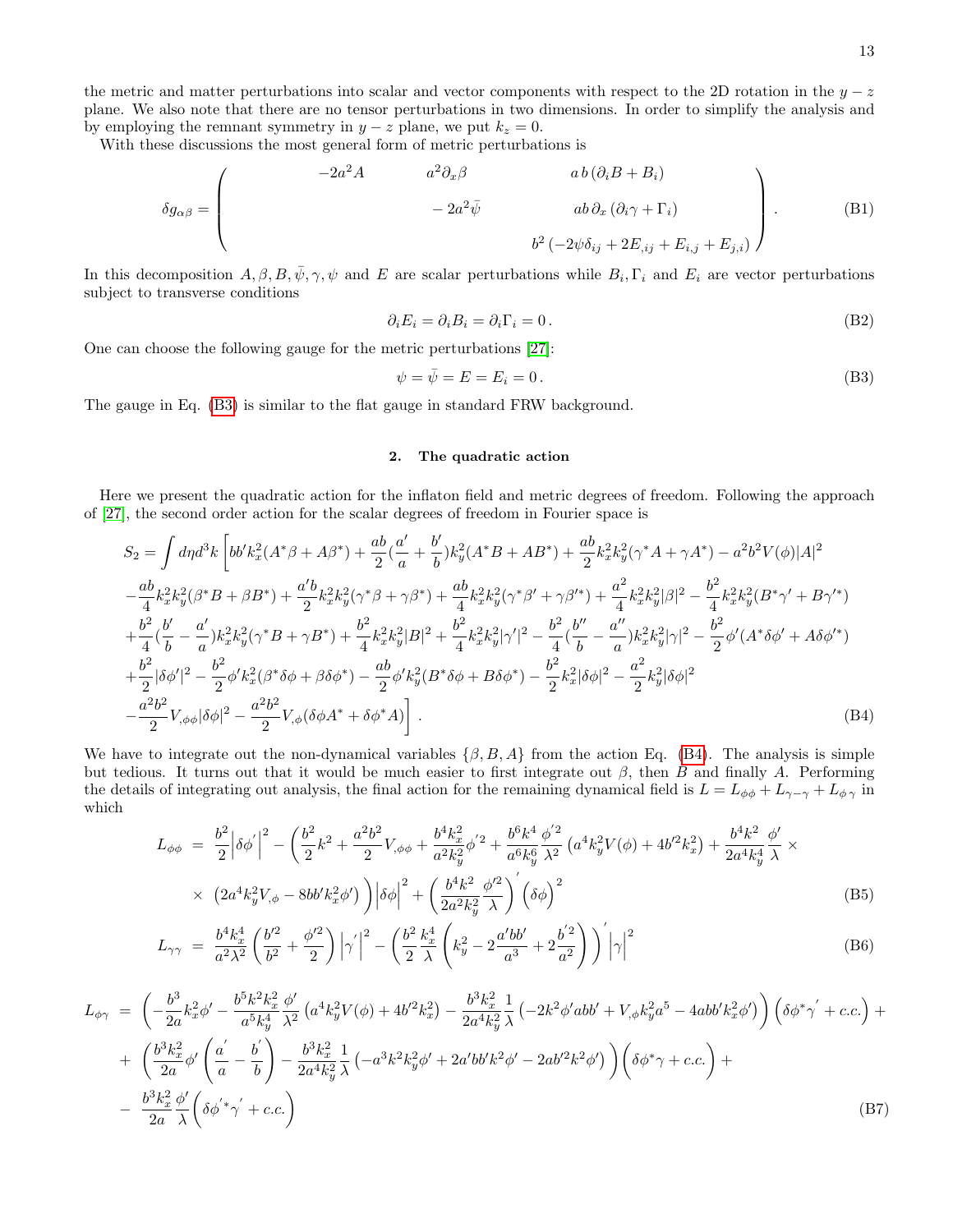Note that we have defined k as,  $k^2 \equiv k_x^2 + \frac{a^2}{b^2}$  $\frac{a^2}{b^2}k_y^2$ . (Note that there is a clash of notation here, this definition of k is different from those in the main text defined as Eq. [\(24\)](#page-3-1).) In addition,  $\lambda$  has been defined as

$$
\lambda \equiv \frac{a'}{a} + \frac{b'}{b} + 2\frac{b^2}{a^2} \frac{k_x^2}{k_y^2} \frac{b'}{b} \,. \tag{B8}
$$

#### 3. Leading Correction

To see the leading corrections in the action let us take a look at Eq. [\(B7\)](#page-12-3). As we can see all of the terms are proportional to  $\phi'$  which means that they are all slow-roll suppressed. These terms are due to the metric perturbations since in the original action Eq. [\(B4\)](#page-12-2) there is not any mixing between  $\phi$  and  $\gamma$ . The situation for Eq. [\(B5\)](#page-12-4) is the same, terms that are not directly from the matter sector are proportional to  $\phi'$  or  $V_{,\phi\phi}$  and so are slow-roll suppressed. Therefore, we conclude that the metric perturbations in quadratic action are sub-leading compared to the contributions from the matter sector fluctuations.

#### <span id="page-13-0"></span>Appendix C: Detail analysis of  $\psi$

Here we write down the equation of motion for  $\psi$ , which is defined by Eq. [\(25\)](#page-3-0), and try to solve it perturbatively.

$$
\psi_k'' + \psi_k'^2 - \frac{2}{\eta} \left( 1 - 3 \left( \frac{\dot{\sigma_0}}{H_0} \right) (\mathcal{H}_0 \eta)^3 \right) \psi_k' + \left[ k^2 - 2 \left( \frac{\dot{\sigma_0}}{H_0} \right) (\mathcal{H}_0 \eta)^3 (k_y^2 + k_z^2) \right] \psi_k = 0. \tag{C1}
$$

Expanding  $\psi$  as

$$
\psi_{\mathbf{k}}(\eta) = \psi_{\mathbf{k}(0)}(\eta) + \psi_{\mathbf{k}(1)}(\eta) + \dots \tag{C2}
$$

the first order equation of motion for  $\psi$  is

$$
\psi_{k(1)}'' + 2\psi_{k(0)}'\psi_{k(1)}' - \frac{2}{\eta}\psi_{k(1)}' + 2\left(\frac{\dot{\sigma_0}}{H_0}\right)(\mathcal{H}_0\eta)^3 \left(\frac{3}{\eta}\psi_{k(0)}' - \left(k_y^2 + k_z^2\right)\right) = 0
$$
\n(C3)

We can solve this equation and use the normalization condition to fix the constant of integration. The final result is

$$
\psi_{\mathbf{k}(1)}(\eta) = \frac{\mathcal{H}_0^2 \sigma_0'}{1 + ik\eta} \sum_{n=0}^5 \beta_n \eta^n \tag{C4}
$$

Where  $\beta_{+n}$  are given by

$$
\beta_0 = \frac{3i}{8k^3} \left( 1 + 3\cos^2 \Theta \right) \tag{C5}
$$

$$
\beta_1 = -\frac{3}{8k^2} \left( 1 + 3 \cos^2 \Theta \right) \tag{C6}
$$

$$
\beta_2 = 0 \tag{C7}
$$

<span id="page-13-2"></span>
$$
\beta_m = \alpha_m , \quad (m = 3, 4, 5). \tag{C8}
$$

#### <span id="page-13-1"></span>Appendix D: Summation rules of spherical harmonics

In the following, we present a general expression for the *l*-dependence of the diagonal part of  $C_l$  due to a general anisotropic model,

$$
\frac{1}{2l+1}\sum_{m}\int d\Omega_{k} Y_{lm}(\mathbf{k})Y_{lm}^{*}(\mathbf{k})Y_{LM}(\mathbf{k}) = \sqrt{\frac{2L+1}{4\pi}}\left(\begin{array}{cc} l & l & L\\ 0 & 0 & 0 \end{array}\right)\sum_{m}(-1)^{m}\left(\begin{array}{cc} l & l & L\\ -m & m & M \end{array}\right) . \tag{D1}
$$

It is worth to simplify Eq. [\(D1\)](#page-13-2). We first note that, due to the conservation of angular momentum, we have  $M = 0$ . In addition, we can use the following identity,

$$
\sum_{m} (-1)^{m} \begin{pmatrix} l & l & L \\ -m & m & 0 \end{pmatrix} = (-1)^{l} \sqrt{2l+1} \delta_{L0} . \tag{D2}
$$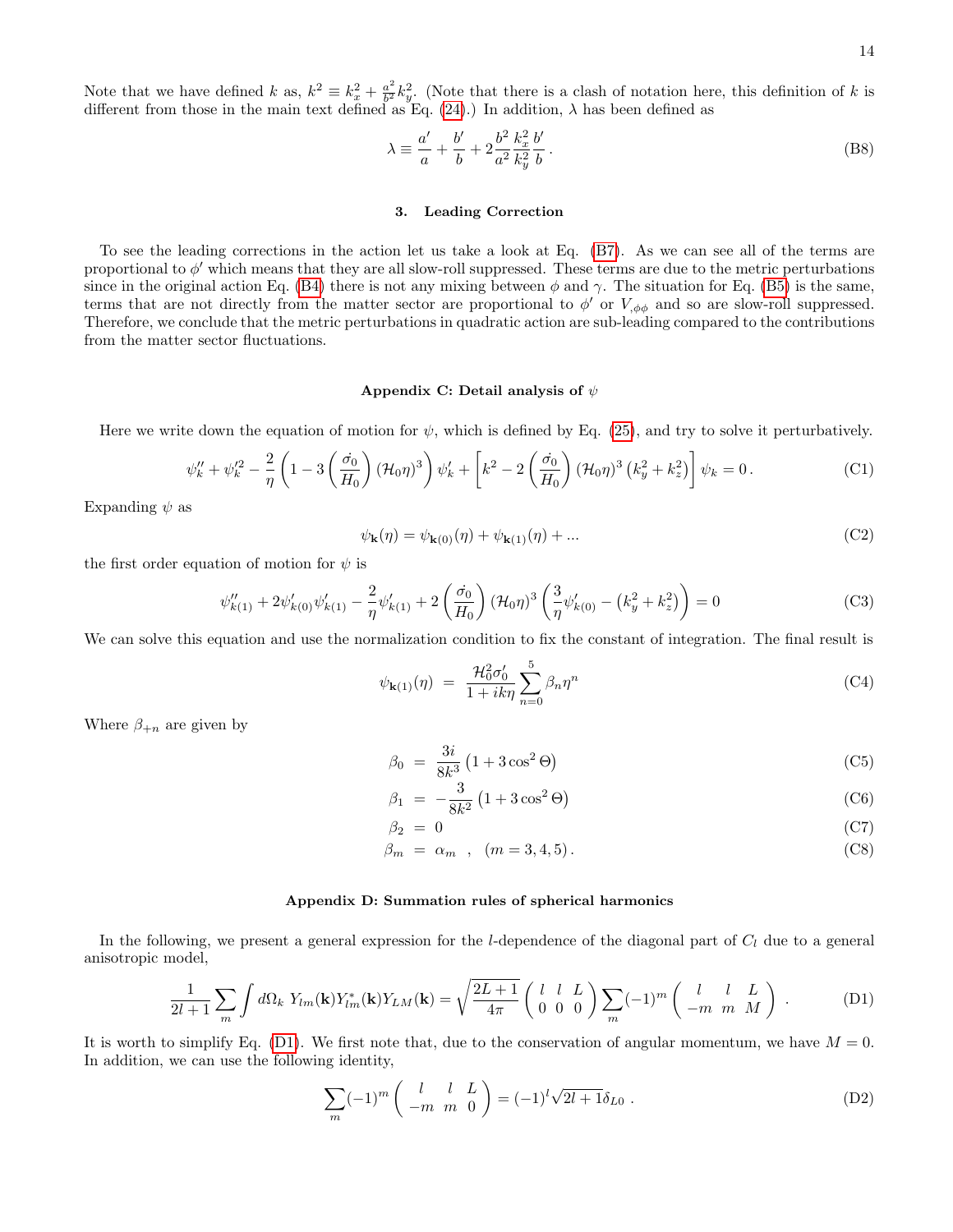$$
\frac{1}{2l+1} \sum_{m} \int d\Omega_{k} Y_{lm}(\mathbf{k}) Y_{lm}^{*}(\mathbf{k}) Y_{LM}(\mathbf{k}) = \sqrt{\frac{2L+1}{4\pi}} \delta_{L0}(-1)^{l} \sqrt{2l+1} \begin{pmatrix} l & l & L \\ 0 & 0 & 0 \end{pmatrix}
$$

$$
= \sqrt{\frac{1}{4\pi}} (-1)^{l} \sqrt{2l+1} \begin{pmatrix} l & l & 0 \\ 0 & 0 & 0 \end{pmatrix} .
$$
 (D3)

Finally by using the following identity,

$$
\left(\begin{array}{cc} l & l & 0\\ 0 & 0 & 0 \end{array}\right) = (-1)^l \frac{1}{\sqrt{2l+1}},\tag{D4}
$$

we get

$$
\frac{1}{2l+1} \sum_{m} \int d\Omega_k \ Y_{lm}(\mathbf{k}) Y_{lm}^*(\mathbf{k}) Y_{LM}(\mathbf{k}) = \sqrt{\frac{1}{4\pi}} \delta_{L0} \delta_{M0} . \tag{D5}
$$

#### References

- <span id="page-14-0"></span>[1] C. L. Bennett et al., Astrophys. J. Suppl. 192, 17 (2011) [\[arXiv:1001.4758](http://arxiv.org/abs/1001.4758) [astro-ph.CO]].
- <span id="page-14-1"></span>[2] P. A. R. Ade et al. [Planck Collaboration], [arXiv:1303.5083](http://arxiv.org/abs/1303.5083) [astro-ph.CO].
- <span id="page-14-2"></span>[3] M. Tegmark, A. de Oliveira-Costa and A. Hamilton, Phys. Rev. D 68, 123523 (2003) [\[astro-ph/0302496\]](http://arxiv.org/abs/astro-ph/0302496).
- [4] A. de Oliveira-Costa, M. Tegmark, M. Zaldarriaga and A. Hamilton, Phys. Rev. D 69, 063516 (2004) [\[astro-ph/0307282\]](http://arxiv.org/abs/astro-ph/0307282).
- [5] D. J. Schwarz, G. D. Starkman, D. Huterer and C. J. Copi, Phys. Rev. Lett. 93, 221301 (2004) [\[astro-ph/0403353\]](http://arxiv.org/abs/astro-ph/0403353).
- [6] K. Land and J. Magueijo, Phys. Rev. Lett. 95, 071301 (2005) [\[astro-ph/0502237\]](http://arxiv.org/abs/astro-ph/0502237).
- <span id="page-14-3"></span>[7] C. Copi, D. Huterer, D. Schwarz and G. Starkman, Phys. Rev. D 75, 023507 (2007) [\[astro-ph/0605135\]](http://arxiv.org/abs/astro-ph/0605135).
- <span id="page-14-6"></span>[8] A. E. Gumrukcuoglu, C. R. Contaldi and M. Peloso, JCAP 0711, 005 (2007) [\[arXiv:0707.4179](http://arxiv.org/abs/0707.4179) [astro-ph]].
- <span id="page-14-7"></span>[9] T. S. Pereira, C. Pitrou and J. -P. Uzan, JCAP 0709, 006 (2007) [\[arXiv:0707.0736](http://arxiv.org/abs/0707.0736) [astro-ph]].
- <span id="page-14-4"></span>[10] X. Chen and Y. Wang, JCAP 1407 004 (2014) [\[arXiv:1306.0609](http://arxiv.org/abs/1306.0609) [hep-th]].
- <span id="page-14-5"></span>[11] X. Chen and Y. Wang, [arXiv:1305.4794](http://arxiv.org/abs/1305.4794) [astro-ph.CO].
- <span id="page-14-8"></span>[12] M. a. Watanabe, S. Kanno and J. Soda, Phys. Rev. Lett. **102**, 191302 (2009) [\[arXiv:0902.2833](http://arxiv.org/abs/0902.2833) [hep-th]].
- <span id="page-14-9"></span>[13] R. Emami, H. Firouzjahi, S. M. Sadegh Movahed, M. Zarei, JCAP 1102 (2011) 005. [\[arXiv:1010.5495](http://arxiv.org/abs/1010.5495) [astro-ph.CO]].
- <span id="page-14-10"></span>[14] J. Ohashi, J. Soda and S. Tsujikawa, JCAP 1312, 009 (2013) [\[arXiv:1308.4488](http://arxiv.org/abs/1308.4488) [astro-ph.CO], [arXiv:1308.4488\]](http://arxiv.org/abs/1308.4488).
- [15] M. Thorsrud, F. R. Urban and D. F. Mota, JCAP 1404, 010 (2014) [\[arXiv:1312.7491](http://arxiv.org/abs/1312.7491) [astro-ph.CO]].
- <span id="page-14-11"></span>[16] X. Chen, R. Emami, H. Firouzjahi and Y. Wang, [arXiv:1404.4083](http://arxiv.org/abs/1404.4083) [astro-ph.CO].
- <span id="page-14-12"></span>[17] M. Li and Y. Wang, JCAP 0907, 033 (2009) [\[arXiv:0903.2123](http://arxiv.org/abs/0903.2123) [hep-th]].
- [18] N. Afshordi, A. Slosar and Y. Wang, JCAP 1101, 019 (2011) [\[arXiv:1006.5021](http://arxiv.org/abs/1006.5021) [astro-ph.CO]].
- <span id="page-14-13"></span>[19] Y. Wang, JCAP 1310, 006 (2013) [\[arXiv:1304.0599](http://arxiv.org/abs/1304.0599) [astro-ph.CO]].
- <span id="page-14-14"></span>[20] S. Endlich, A. Nicolis and J. Wang, JCAP 1310, 011 (2013) [\[arXiv:1210.0569](http://arxiv.org/abs/1210.0569) [hep-th]].
- [21] N. Bartolo, S. Matarrese, M. Peloso and A. Ricciardone, JCAP 1308, 022 (2013) [\[arXiv:1306.4160](http://arxiv.org/abs/1306.4160) [astro-ph.CO]].
- <span id="page-14-15"></span>[22] M. Akhshik, R. Emami, H. Firouzjahi, Y. Wang, [\[arXiv:1405.4179](http://arxiv.org/abs/1405.4179) [astro-ph.CO]].
- <span id="page-14-16"></span>[23] A. Dey, E. D. Kovetz and S. Paban, JCAP 1406, 025 (2014) [\[arXiv:1311.5606](http://arxiv.org/abs/1311.5606) [hep-th]].
- [24] A. Dey and S. Paban, JCAP 1204, 039 (2012) [\[arXiv:1106.5840](http://arxiv.org/abs/1106.5840) [hep-th]].
- <span id="page-14-17"></span>[25] A. Dey, E. Kovetz and S. Paban, JCAP 1210, 055 (2012) [\[arXiv:1205.2758](http://arxiv.org/abs/1205.2758) [astro-ph.CO]].
- <span id="page-14-18"></span>[26] R. Emami, H. Firouzjahi and M. Zarei, Phys. Rev. D 90, 023504 (2014) [\[arXiv:1401.4406](http://arxiv.org/abs/1401.4406) [hep-th]].
- <span id="page-14-19"></span>[27] R. Emami and H. Firouzjahi, JCAP 1310, 041 (2013) [\[arXiv:1301.1219](http://arxiv.org/abs/1301.1219) [hep-th]].
- <span id="page-14-20"></span>[28] D. Polarski and A. A. Starobinsky, Class. Quant. Grav. 13, 377 (1996) [\[gr-qc/9504030\]](http://arxiv.org/abs/gr-qc/9504030).
- <span id="page-14-21"></span>[29] J. D. Barrow, Phys. Rev. D 55, 7451 (1997) [\[gr-qc/9701038\]](http://arxiv.org/abs/gr-qc/9701038).
- <span id="page-14-22"></span>[30] J. D. Barrow and R. Maartens, Phys. Rev. D 59, 043502 (1999) [\[astro-ph/9808268\]](http://arxiv.org/abs/astro-ph/9808268).
- <span id="page-14-23"></span>[31] R. H. Brandenberger and J. Martin, Mod. Phys. Lett. A 16, 999 (2001) [\[astro-ph/0005432\]](http://arxiv.org/abs/astro-ph/0005432).
- [32] R. Easther, B. R. Greene, W. H. Kinney and G. Shiu, Phys. Rev. D 64, 103502 (2001) [\[hep-th/0104102\]](http://arxiv.org/abs/hep-th/0104102).
- [33] X. Chen, M. -x. Huang, S. Kachru and G. Shiu, JCAP 0701, 002 (2007).
- [34] R. Holman and A. J. Tolley, JCAP 0805, 001 (2008).
- [35] P. D. Meerburg, J. P. van der Schaar and P. S. Corasaniti, JCAP 0905, 018 (2009).
- [36] X. Chen, B. Hu, M. -x. Huang, G. Shiu and Y. Wang, JCAP 0908, 008 (2009) [\[arXiv:0905.3494](http://arxiv.org/abs/0905.3494) [astro-ph.CO]].
- [37] I. Agullo and L. Parker, Phys. Rev. D **83**, 063526 (2011).